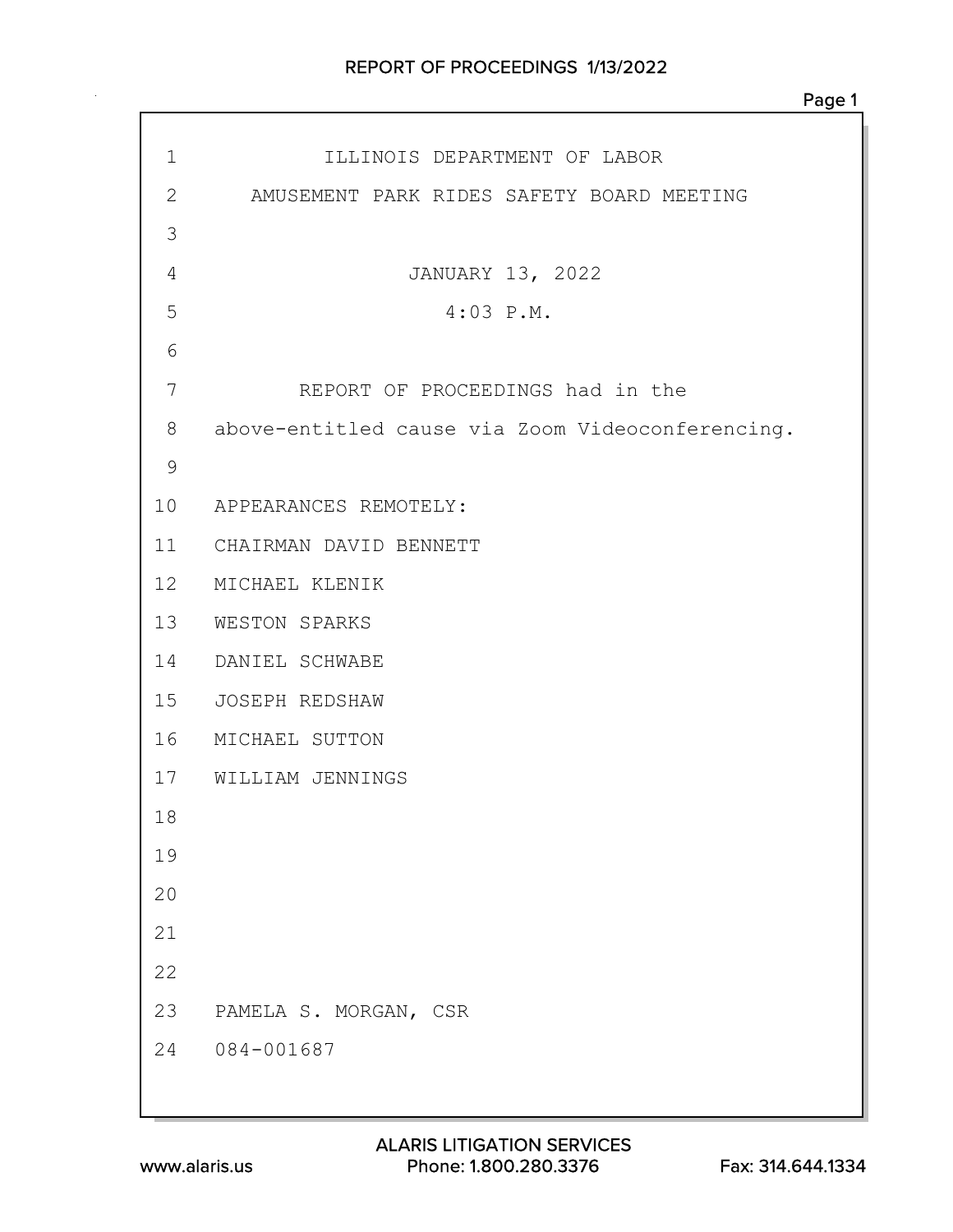| $\mathbf 1$     | CHAIRMAN BENNETT: I will call the meeting to       |
|-----------------|----------------------------------------------------|
| 2               | order.                                             |
| 3               | This is the Amusement Park Rides Safety            |
| 4               | Board for Thursday, January 13th. We couldn't be   |
| 5               | together personally and we were looking forward to |
| 6               | our first meeting in almost two years but this     |
| 7               | will have to do.                                   |
| 8               | So again, I am the chairman, David                 |
| 9               | Bennett, the chairperson for the board. So Mary    |
| 10              | Pierce will do the roll call.                      |
| 11              | Mary, will you do the roll call?                   |
| 12 <sup>°</sup> | MS. PIERCE: Yes.                                   |
| 13              | Michael Klenik?                                    |
| 14              | MR. KLENIK: Present.                               |
| 15              | MS. PIERCE: Weston Sparks?                         |
| 16              | MR. SPARKS: Here.                                  |
| 17              | MS. PIERCE: Daniel Schwabe?                        |
| 18              | MR. SCHWABE: Yes, I'm here.                        |
| 19              | MS. PIERCE: Joseph Redshaw?                        |
| 20              | MR. REDSHAW: Present.                              |
| 21              | MS. PIERCE: Michael Sutton?                        |
| 22              | MR. SUTTON: Present.                               |
| 23              | MS. PIERCE: Dave Bennett?                          |
| 24              | CHAIRMAN BENNETT: Present.                         |
|                 |                                                    |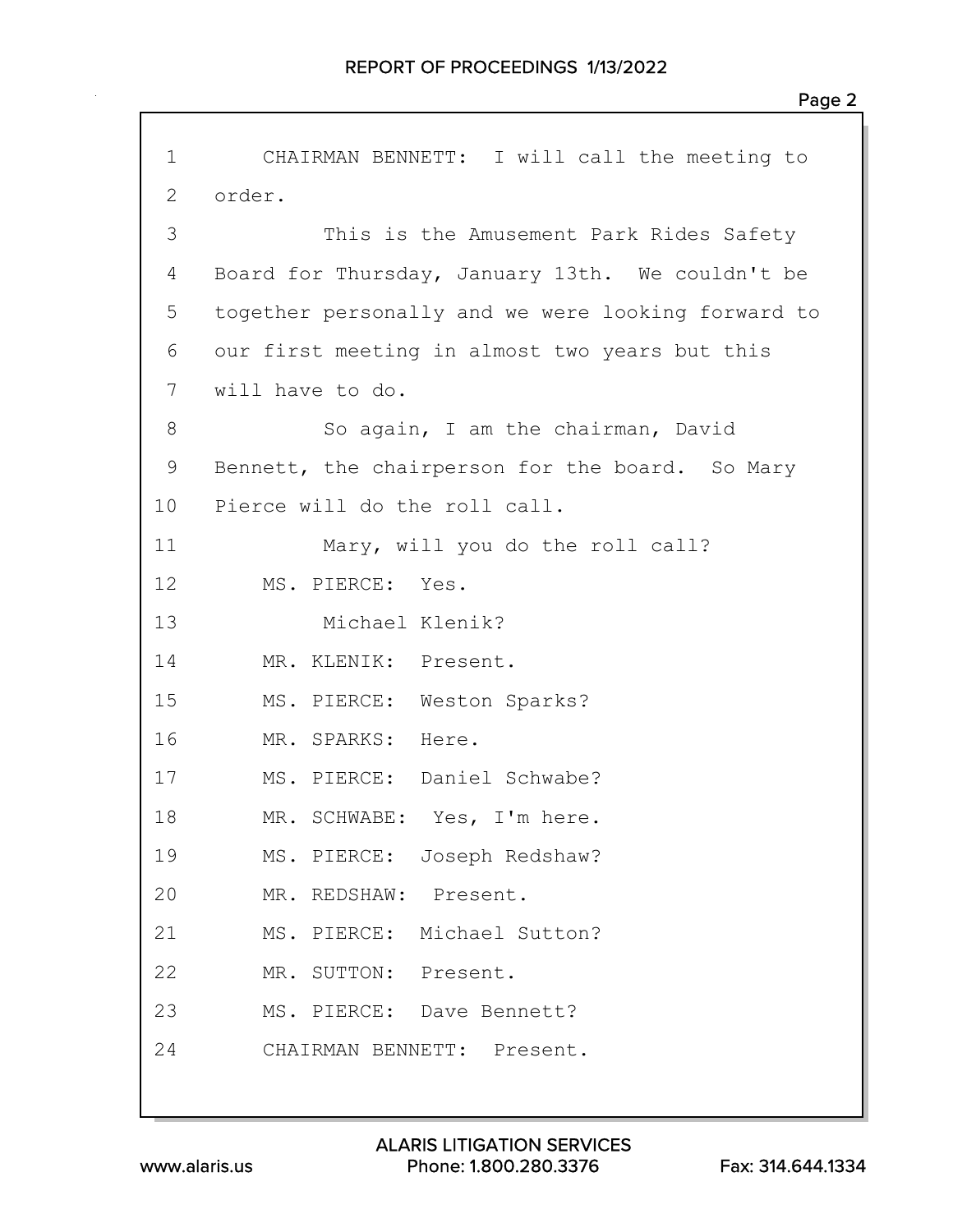| $\mathbf 1$  | MS. PIERCE: Bill Jennings? William Jennings?       |
|--------------|----------------------------------------------------|
| $\mathbf{2}$ | MR. COE: He was on the phone earlier.              |
| 3            | CHAIRMAN BENNETT: I think we can begin, we         |
| 4            | have a quorum, right, Tom? Can we start?           |
| 5            | MS. PIERCE: Is that you, Bill?                     |
| 6            | MR. JENNINGS: Yes.                                 |
| 7            | MS. PIERCE: Bill Jennings?                         |
| 8            | MR. JENNINGS: Yes.                                 |
| 9            | MS. PIERCE: And Jessica Yard is a no.              |
| 10           | CHAIRMAN BENNETT: That is correct.                 |
| 11           | MS. PIERCE: All right. Thank you.                  |
| 12           | CHAIRMAN BENNETT: Miss Court Reporter, did         |
| 13           | you get all the names and you should be all set,   |
| 14           | who was on the roll call or member of the board -- |
| 15           | of the Ride Attraction Safety Board?               |
| 16           | So we can begin. We have the agenda.               |
| 17           | And first, we can approve the minutes from the     |
| 18           | last meeting last September. Is there a motion to  |
| 19           | approve the board meeting minutes from             |
| 20           | September 16th, 2021?                              |
| 21           | MR. SCHWABE: This is Dan Schwabe. There's a        |
| 22           | couple of corrections that I would like to put in  |
| 23           | here that I found.                                 |
| 24           | CHAIRMAN BENNETT: Okay.                            |
|              |                                                    |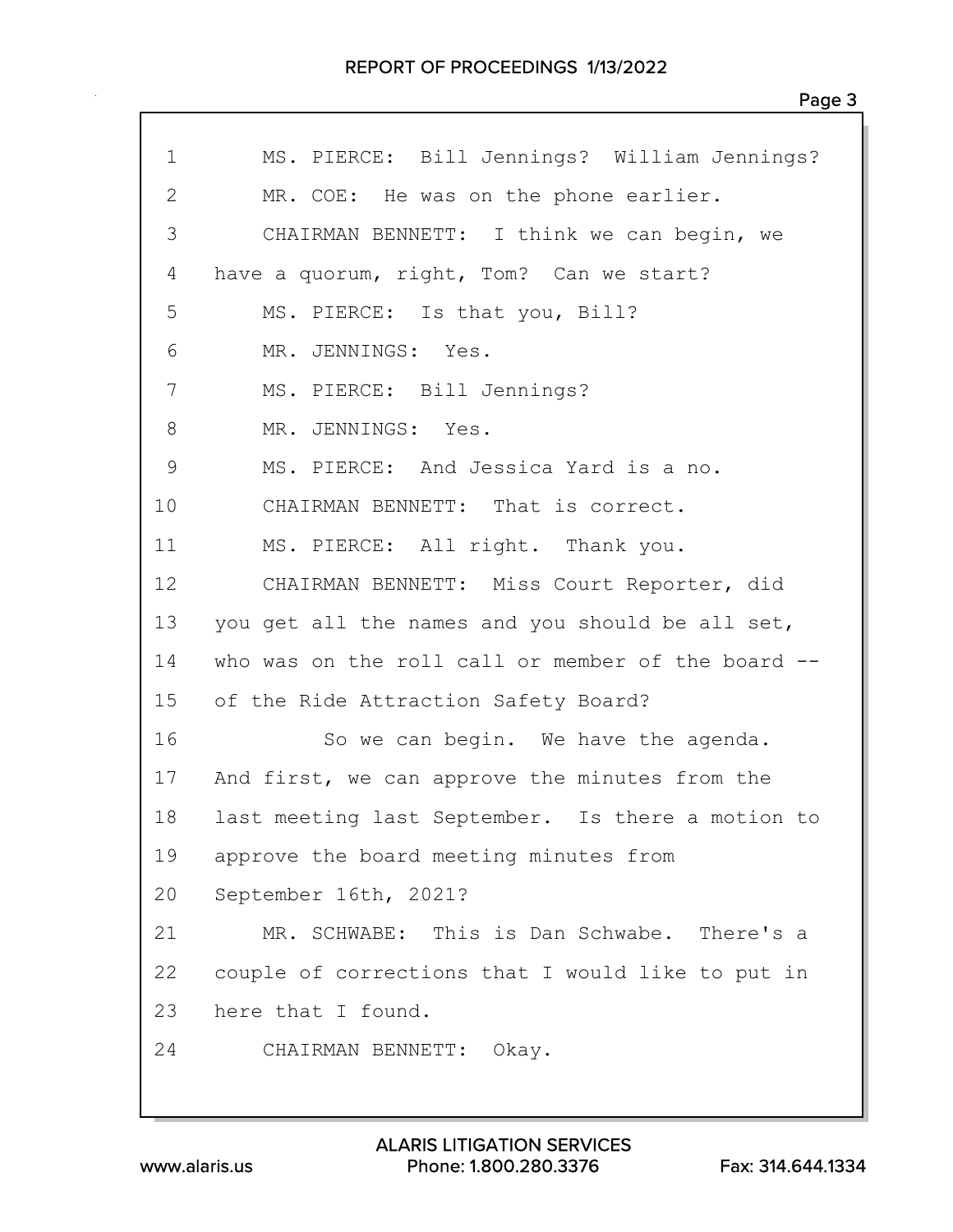| $\mathbf 1$  | MR. SCHWABE: On Page 7, Line 19, it says           |
|--------------|----------------------------------------------------|
| $\mathbf{2}$ | Mid-America and it should be Great America. And    |
| 3            | Line -- or Page 42, Line 15, the word is Lizzer,   |
| 4            | with an L, and it should be Whizzer,               |
| 5            | $W-H-I-Z-Z-E-R$ .                                  |
| 6            | CHAIRMAN BENNETT: Good. Any other changes or       |
| 7            | corrections from you, Dan?                         |
| 8            | MR. SCHWABE: No, that was it.                      |
| 9            | CHAIRMAN BENNETT: With those corrections,          |
| 10           | then, is there a motion to approve the board       |
| 11           | meeting minutes from September?                    |
| 12           | MR. SUTTON: I move that the minutes are            |
| 13           | approved. William Sutton.                          |
| 14           | CHAIRMAN BENNETT: Is there a second to the         |
| 15           | motion?                                            |
| 16           | MR. JENNINGS: Bill Jennings will second.           |
| 17           | CHAIRMAN BENNETT: Any further discussion?          |
| 18           | Hearing none, then those in favor of               |
| 19           | approving the minutes -- the board meeting minutes |
| 20           | of September 16th say aye.                         |
| 21           | (A chorus of ayes.)                                |
| 22           | CHAIRMAN BENNETT: Opposed say no or nay.           |
| 23           | (No response.)                                     |
| 24           | CHAIRMAN BENNETT: Okay. Hearing none, then         |
|              |                                                    |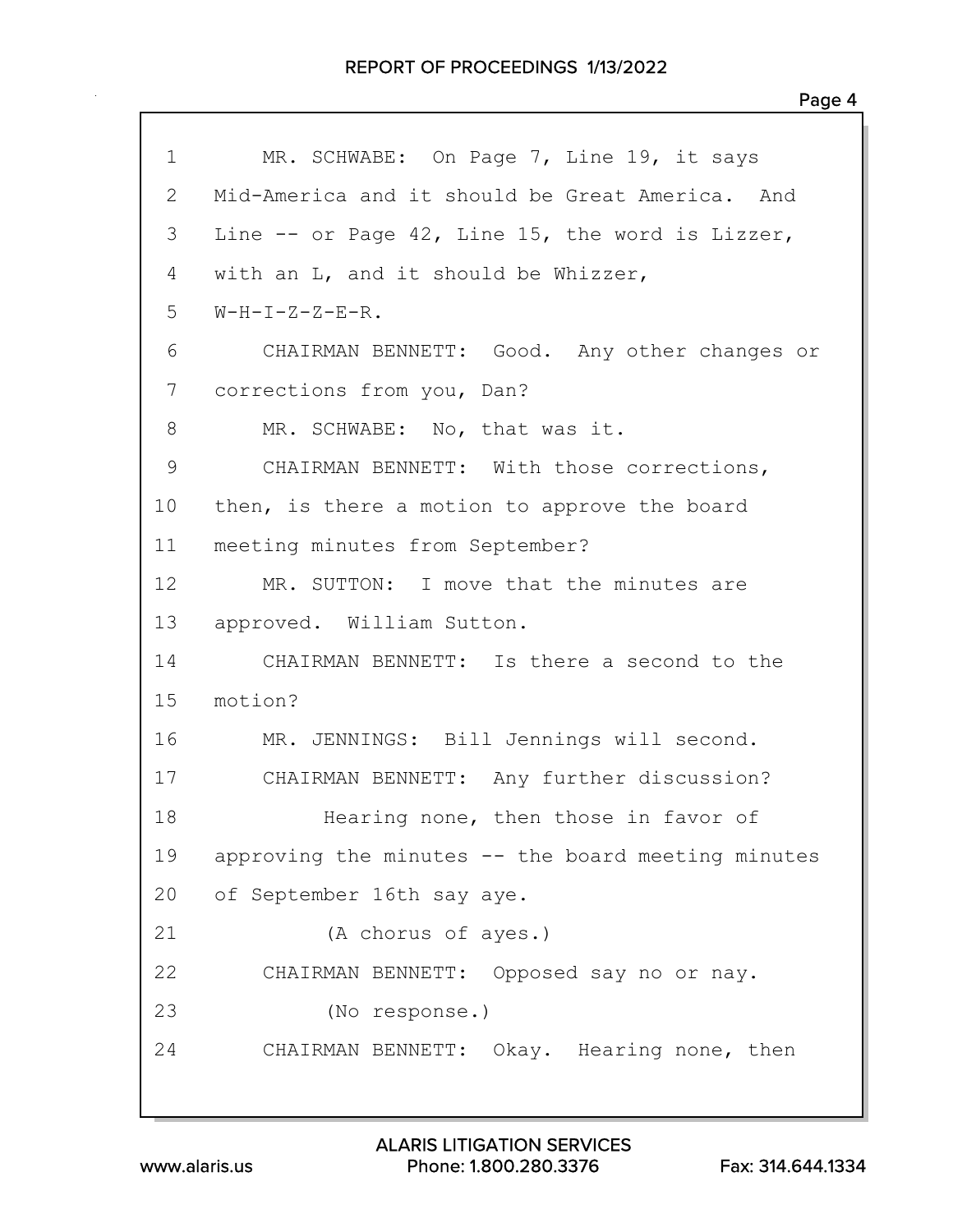| $\mathbf 1$    | the minutes are approved.                          |
|----------------|----------------------------------------------------|
| $\overline{2}$ | On the agenda is old business, it says             |
| 3              | division manager.                                  |
| 4              | Tom, do you want to take the floor and             |
| 5              | discuss what needs to be discussed?                |
| 6              | MR. COE: Yes.                                      |
| 7              | CHAIRMAN BENNETT: Tom Coe is the chief ride        |
| $8\,$          | inspector for the state.                           |
| $\mathsf 9$    | MR. COE: And everybody can see the starting        |
| 10             | presentation?                                      |
| 11             | UNIDENTIFIED SPEAKERS: Yes.                        |
| 12             | MR. COE: All right. Well, good evening and         |
| 13             | welcome. Like Dave said, hopefully we were trying  |
| 14             | to get this into a face-to-face meeting and get    |
| 15             | more people in the room, that didn't quite work    |
| 16             | out. So we are going to try to review real quick   |
| 17             | here what's kind of happened over the last two     |
| 18             | years. Some of this will be repetitive for the     |
| 19             | board but there are some new people on the line,   |
| 20             | so we will bring them all up to speed.             |
| 21             | Some of the old business that we've                |
| 22             | already gone through, approved, and is in force is |
| 23             | the fee structure for the large inflatables.       |
| 24             | These are over 1500 square feet. There was a       |
|                |                                                    |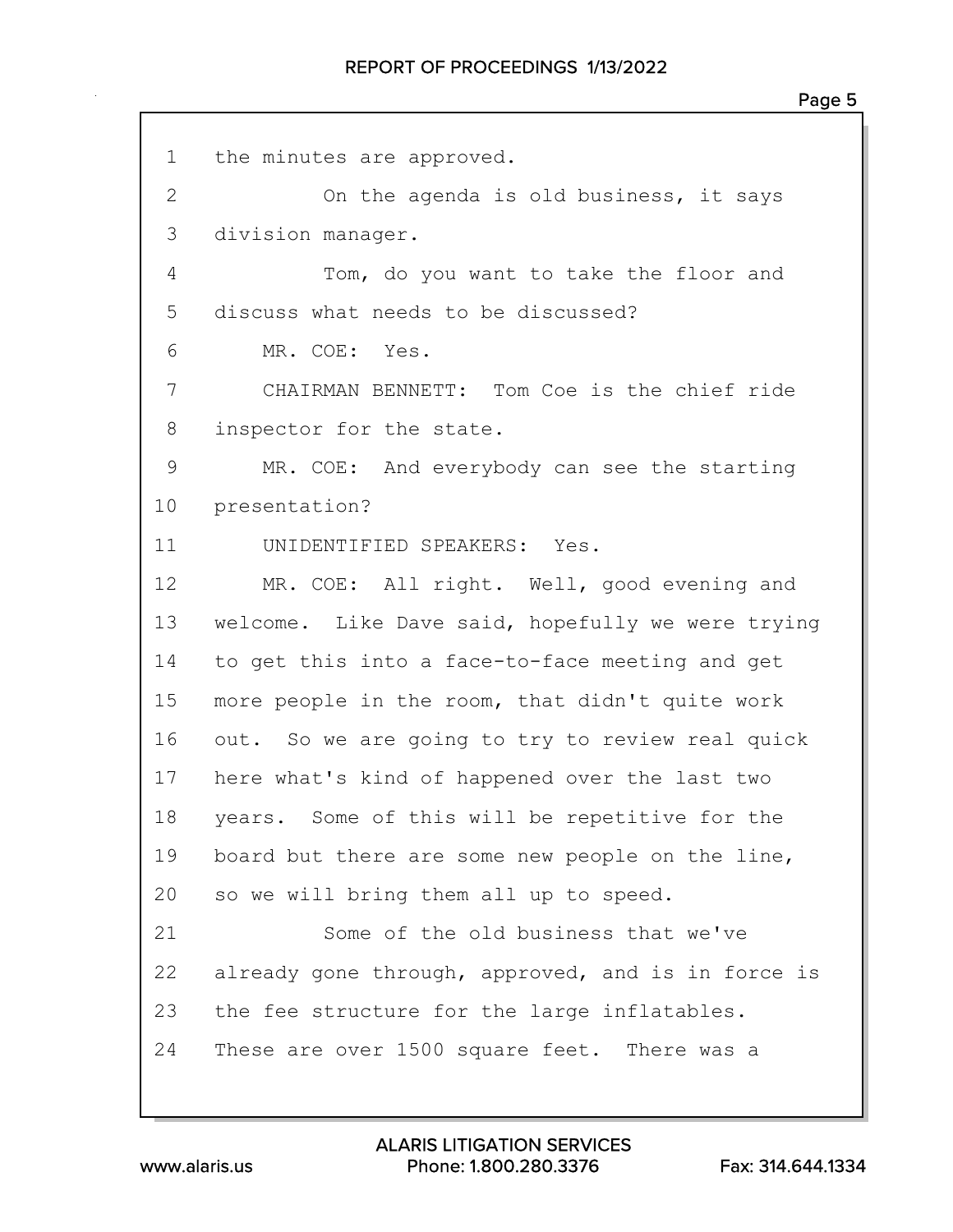| $\mathbf 1$  | clarification that was made to the rules on the    |
|--------------|----------------------------------------------------|
| $\mathbf{2}$ | definition of slide, and this was a recommendation |
| 3            | from JCAR on the last set of rules updates that we |
| 4            | did for the aerial adventure courses. During that  |
| 5            | update there was a change to require annual ride   |
| 6            | operator training for everyone, where before we    |
| 7            | were just actually checking the physical           |
| 8            | operators, and we had kind of let some of the      |
| 9            | long-term operators and owners just go ahead and   |
| 10           | slide through on that process, but we will need to |
| 11           | see training on everyone that will operate a ride. |
| 12           | The last big update that we made, that             |
| 13           | was with aerial adventure courses, that's been in  |
| 14           | force since January 1st of '21. We have those      |
| 15           | operators and have just about everyone in          |
| 16           | compliance, and they are on track in the system    |
| 17           | for this following year in '22.                    |
| 18           | These are probably the biggest project             |
| 19           | that we had going, was going through our rules and |
| 20           | updating to the somewhat most current ASTM code at |
| 21           | the time. The first three of these were done       |
| 22           | earlier and that's why they have an 18 and a 17    |
| 23           | date, that's what the dash stands for is the date  |
| 24           | of incorporation -- or enforcement.                |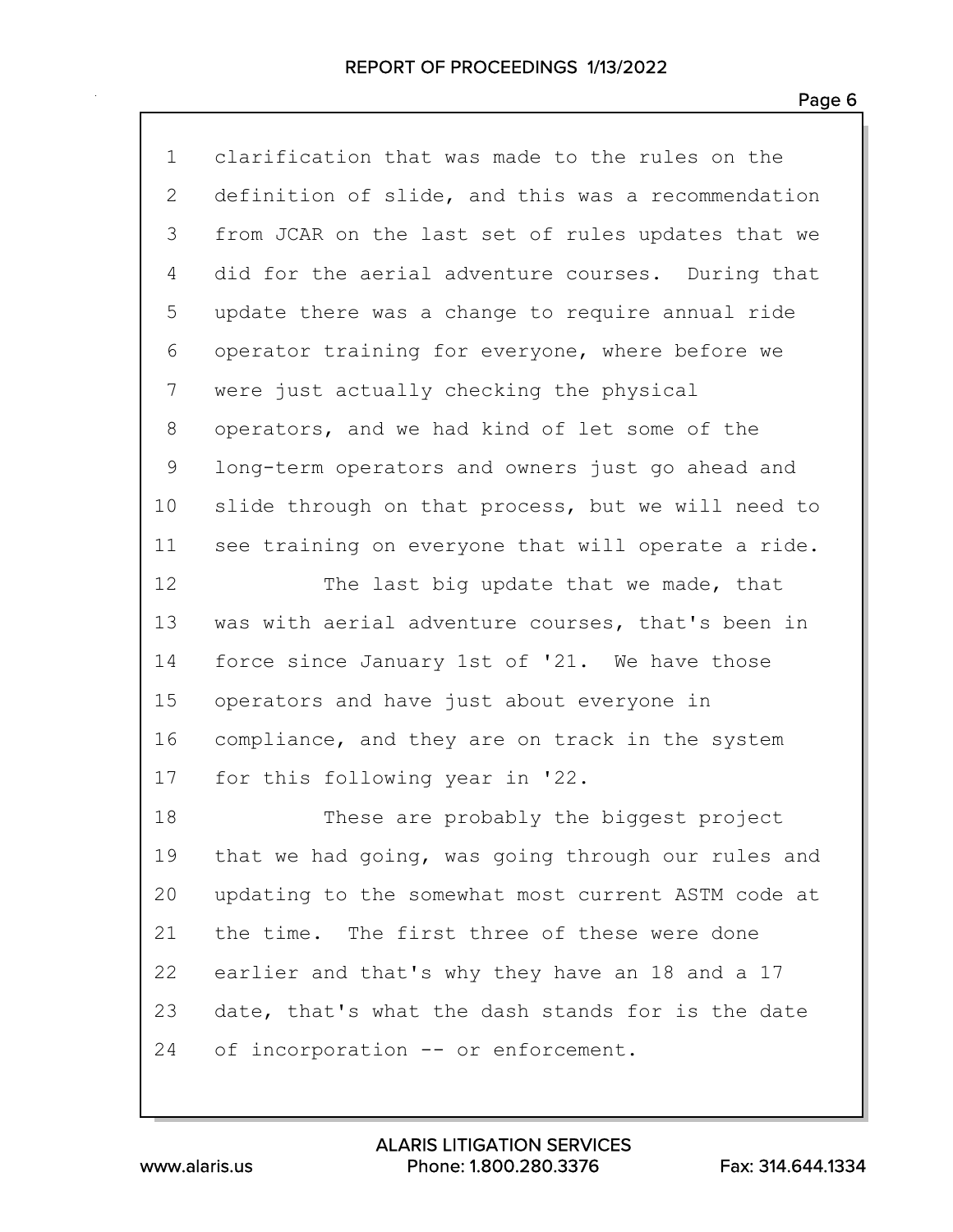| $\mathbf 1$  | The last two standards, we did cover that          |
|--------------|----------------------------------------------------|
| $\mathbf{2}$ | in our last meeting and they were approved and     |
| 3            | will be included in the new updates for the 2291.  |
| 4            | 2970-20 is current because it is mentioned in the  |
| 5            | emergency rules which we have in force for the     |
| 6            | trampoline courts, which is our newest of          |
| 7            | businesses that we are inspecting now, that was a  |
| 8            | law and not a rule change, that did take effect    |
| 9            | January 1st of this year.                          |
| 10           | Again, the January 1st, 2022, rule for             |
| 11           | trampoline courts, there is a link, it is linked   |
| 12           | off our main web page, if anyone wants to go take  |
| 13           | a look at it, there should be no significant       |
| 14           | changes to the permanent rule, it was just a       |
| 15           | timing problem that we ran into and that's because |
| 16           | there was some significant delays caused by COVID, |
| 17           | basically is what it was.                          |
| 18           | Okay. I guess if we want to step back,             |
| 19           | does anybody have any questions about the ASTM     |
| 20           | standard adoptions?                                |
| 21           | Okay. Seeing none, we will go into some            |
| 22           | of the statistics for the 2021 year, the accident  |
| 23           | reports, bulletins, and department updates.        |
| 24           | This is our summary table, it's kind of a          |
|              |                                                    |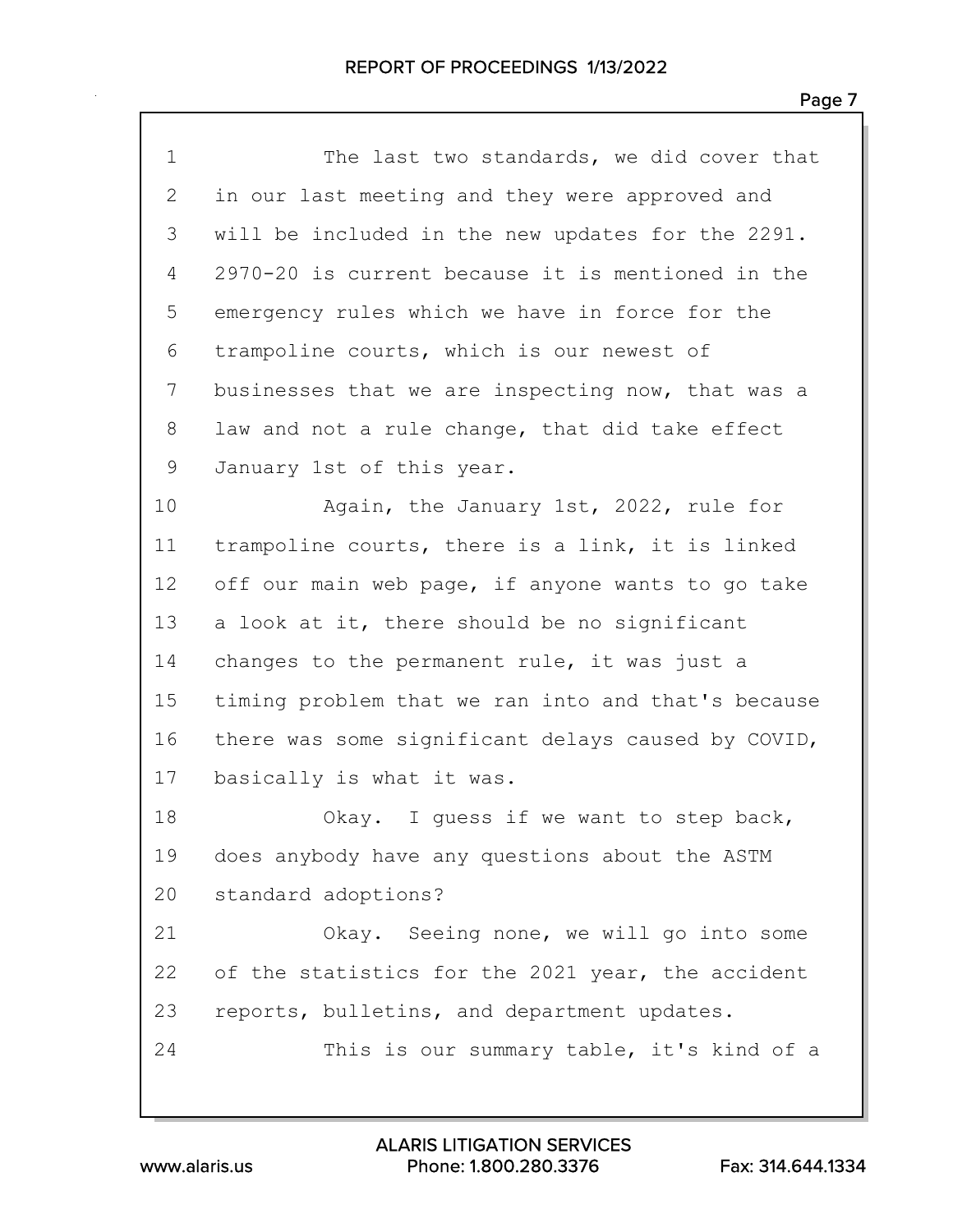| $\mathbf 1$ | moving shot, it only goes back to 2015, but we     |
|-------------|----------------------------------------------------|
| 2           | basically have it back farther than that. From     |
| 3           | 2021 from our last meeting, this would include     |
| 4           | October, November, and December, which we see here |
| 5           | for the year-round operators, we had 764 show      |
| 6           | dates. That's a little deceptive because of        |
| 7           | COVID. We had 932 follow-up inspections. 2,463     |
| 8           | total inspections, not follow-ups. And new         |
| 9           | permits at 382 locations and 236 companies.        |
| 10          | That's a pretty significant pick up from           |
| 11          | 2020, but still a little bit lagging behind 2019.  |
| 12          | I don't expect those numbers to make any           |
| 13          | significant increases in '22 unless there's a huge |
| 14          | turnaround.                                        |
| 15          | Any questions on that?                             |
| 16          | Okay. Accident reports. 2021, there was            |
| 17          | 10 total accidents, that's a little pick up.       |
| 18          | 2020, there wasn't much going on, but that's       |
| 19          | probably about an average year for us. The         |
| 20          | makeup of those accidents were attributed to eight |
| 21          | patron, one operator, and one mechanical.          |
| 22          | MR. SUTTON: Tom, this is Mike Sutton again.        |
| 23          | Can you go back to the statistics? I do            |
| 24          | have a question.                                   |
|             |                                                    |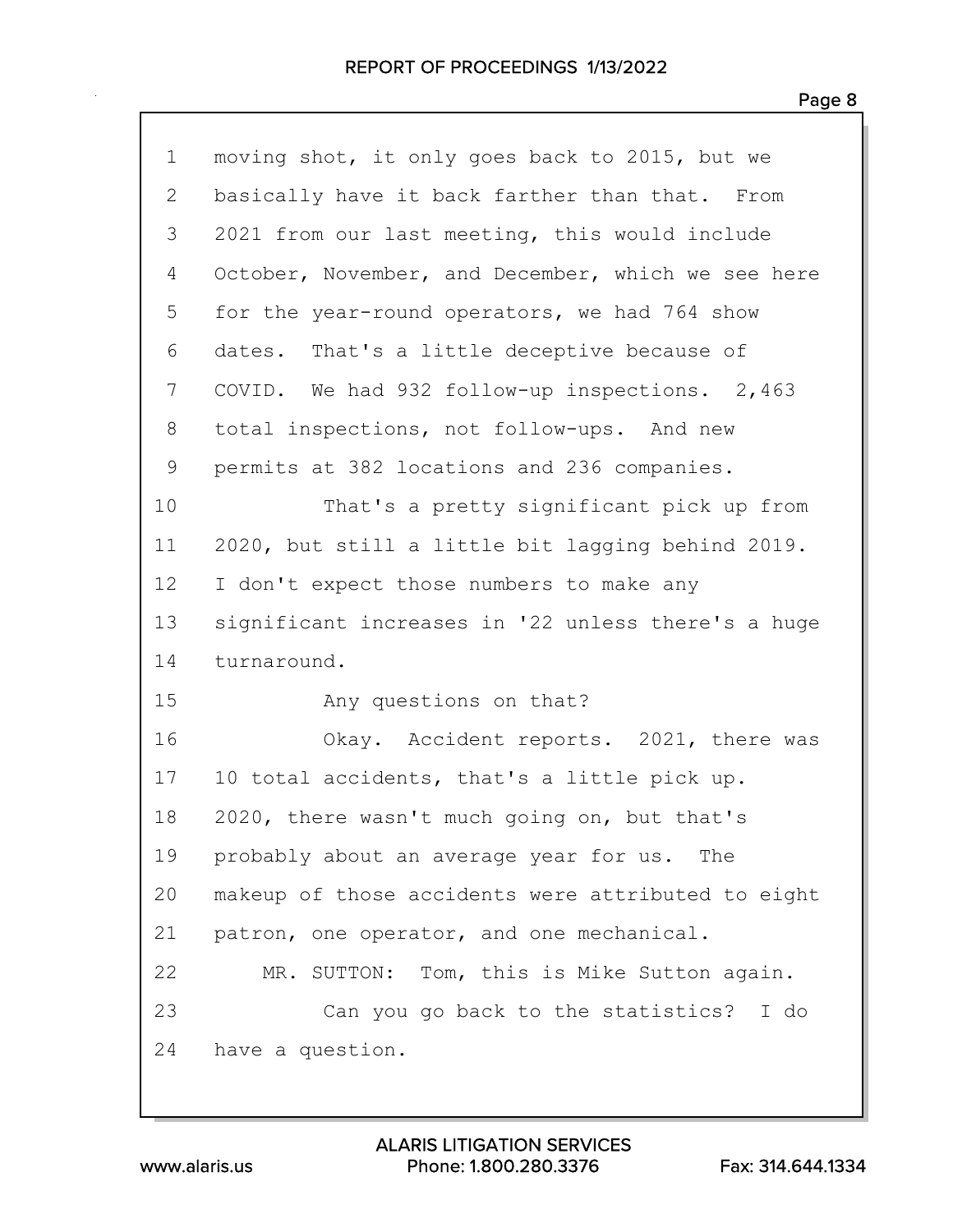1 MR. COE: Sure. 2 MR. SUTTON: I'm new on the board. 3 So I'm looking at the number of follow-up inspections for 2021, you have 932, so that's not too far removed from 2018, you know, but when I look at issued inspections and I look at 2018, why, you know, the number of follow-up inspections is 932 and in 2018 it was 1,183, or even in 2019, 581, why is there such a variation in inspections issued? 11 MR. COE: Inspections issued are every time that we visit the location, whether it's to give them a permit, or it's just what we would call a follow-up, or they need another inspection for a single ride, anything like that, anytime we issue a permit, that's an initial inspection and then any other time we visit there and we make a write-up in our program, it's a follow-up inspection. 20 I will say there's a lot of people that have not been back for a while, there's quite a few that have gone out of business, they just couldn't survive, and that showed up in the total number of companies that we are looking at, it's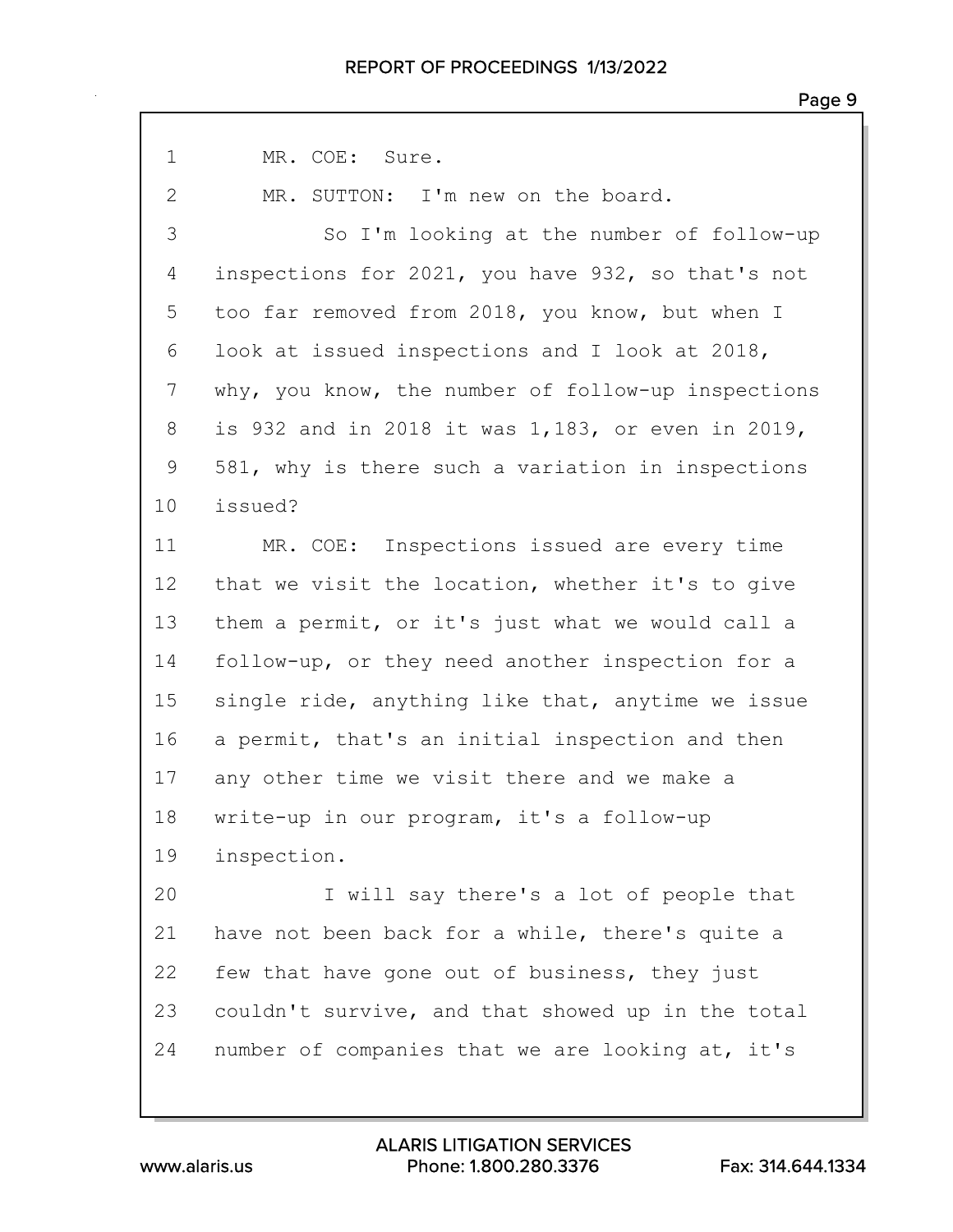| $\mathbf 1$  | picked up a little bit from 2020, but still        |
|--------------|----------------------------------------------------|
| $\mathbf{2}$ | nowhere near what it was in the past, so probably  |
| 3            | down about a third, and that did give us a little  |
| 4            | bit of breathing room to actually do some more     |
| 5            | follow-up inspections, where in the past the       |
| 6            | initial inspections are so high that it makes it   |
| 7            | very time restrictive for us to go back and just   |
| 8            | basically knock on the door and say, hey, how      |
| 9            | things are going, which is what we try to do.      |
| 10           | MR. SUTTON: Okay. I think I understand now,        |
| 11           | okay, because I was just -- again, just looking at |
| 12           | the number of 932 and inspections issued, 2,463,   |
| 13           | and then when I look at 2018 I see 1,183 follow-up |
| 14           | inspections, and then I see 4,292 inspections      |
| 15           | issued, maybe that's the -- again, from your       |
| 16           | explanation, I got some clarity on that, okay.     |
| 17           | Thank you.                                         |
| 18           | MR. COE: There's one other point to make.          |
| 19           | When we bring in new businesses, so for the        |
| 20           | adventure courses and we're seeing it now for the  |
| 21           | trampoline courts, their first time in takes a lot |
| 22           | more work on our part. So some of the trampoline   |
| 23           | courts we've already made for visits to this year  |
| 24           | to get them, you know, permitted once, and some of |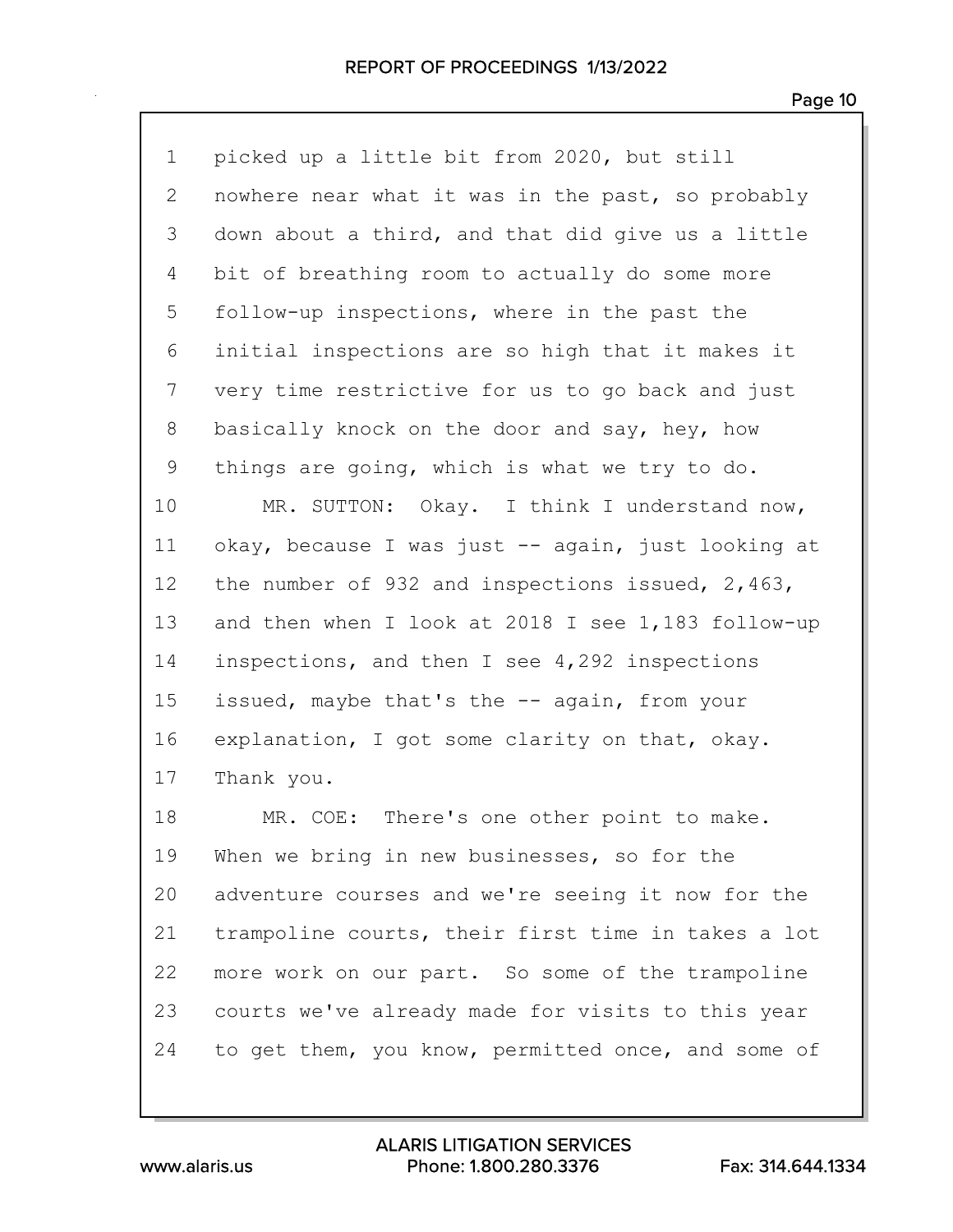those are actually going to need follow-up inspections, you know, we may go to one trampoline company seven times in one month before everything is completed. So anytime we add more regulated businesses, it can affect that follow-up inspection since it's really anything else where we don't issue a permit.

8 Back to the accident summary. We've been over this, all are single injuries. The first one is an adventure course, that was in a landing knee injury. Again, the adventure course is a medical condition.

13 The next one was a contusion to the head, a laceration to the head, and that was upon exiting the ride. That was definitely a patron issue in this ride, he said he was ejected from 17 the seat. There's no way that could happen. If it was going fast enough to throw him out, he would be probably hurt much more than that.

20 The next one was a fixed park, it was on a roller coaster, the coaster came up, stopped short because they had a train in the station, the child was riding with his brother, he thought the 24 ride was over, hopped out, he moved forward, and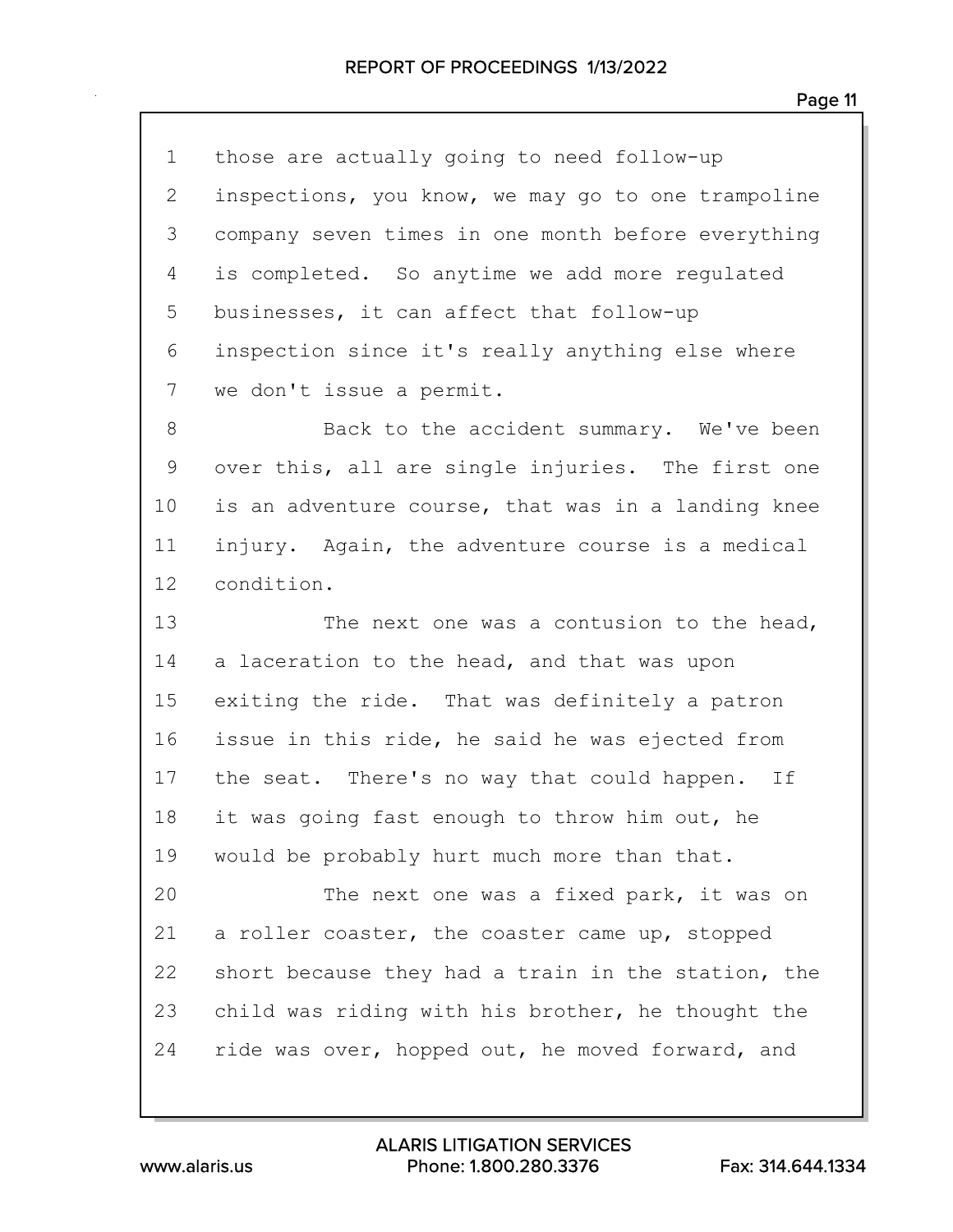| $\mathbf 1$  | as he tried to hop in, he got his leg in a         |
|--------------|----------------------------------------------------|
| $\mathbf{2}$ | situation stuck in the track. As bad as that       |
| 3            | could have ended up, but it was just bruising and  |
| 4            | some light injury.                                 |
| 5            | The next one is another adventure course           |
| 6            | and it was landing, this one really wasn't caused  |
| 7            | by the landing, but the person expressed an injury |
| 8            | to their hand from grasping onto the rope or the   |
| 9            | trolley.                                           |
| 10           | The next one is a mobile carnival, fell            |
| 11           | from the seat during loading, this is even before  |
| 12           | the ride was operating, and received scrapes and   |
| 13           | bruises. That was actually a ride when once you    |
| 14           | are loaded, the platform does drop away, and she   |
| 15           | just basically wasn't in the seat, nothing had     |
| 16           | been locked down and the platform had not moved,   |
| 17           | but she did fall up to the platform out of the     |
| 18           | seat.                                              |
| 19           | Another fixed park, car collision, neck            |
| 20           | and back pain. That's a very common one that we    |
| 21           | see each year.                                     |
| 22           | Another fixed park, this was actually at           |
| 23           | the state fair, on the slide, came off the mat,    |
| 24           | and once you come off the mat, the run-off         |

www.alaris.us Phone: 1.800.280.3376 Fax: 314.644.1334 ALARIS LITIGATION SERVICES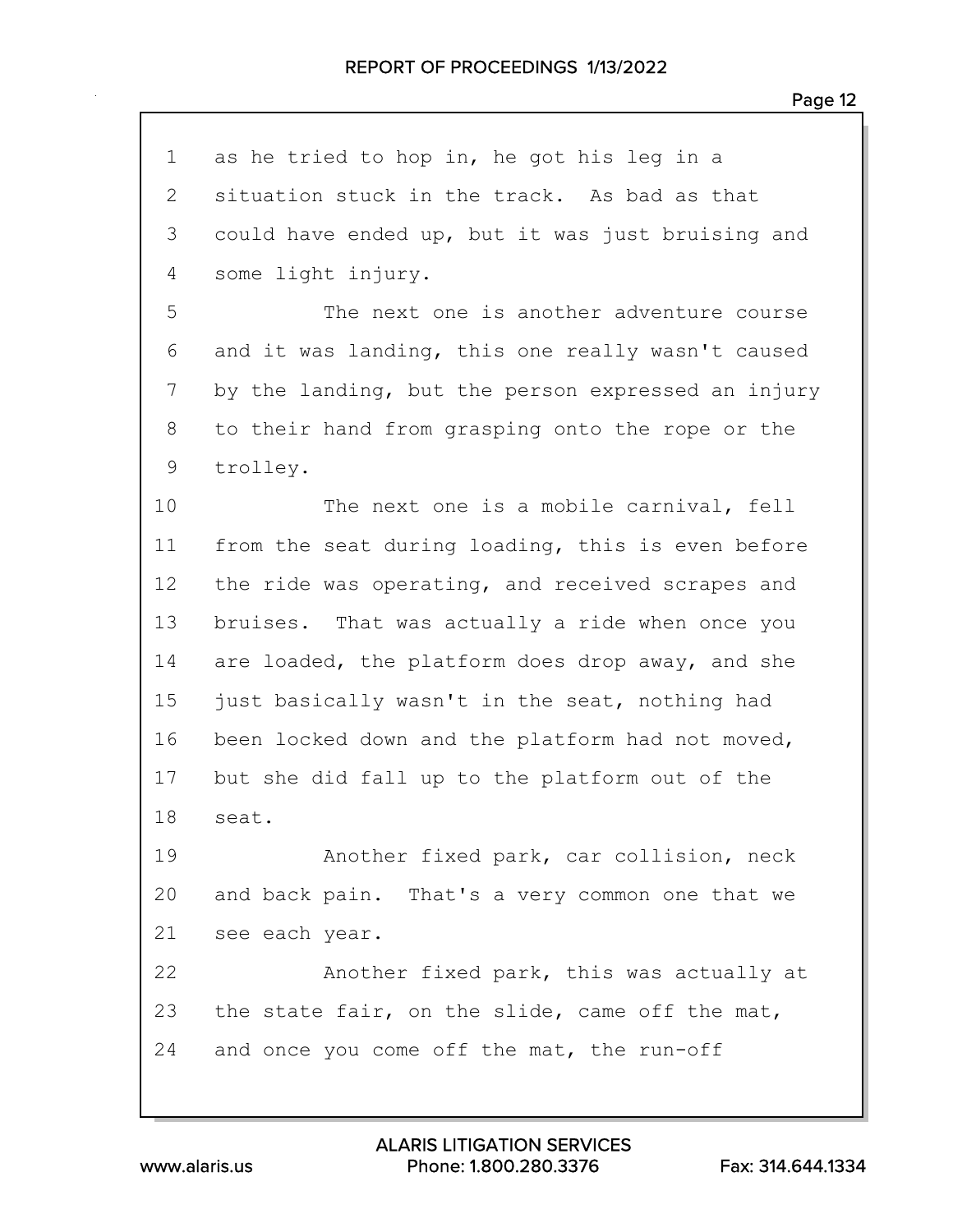section, instead of grass turf area, which you either slide through because you lose the friction from the mat and hit the fence, or a lot of times people will reach out with their hand and feet and it will grab just like AstroTurf and twist an ankle or twist an arm or a wrist. 7 The next one, another adventure course, rigid zip line, and again it was another hand injury after they got off. 10 The last one that we had this year, this one is kind of interesting, it was a fixed park, it was on an indoor go-kart track, there was a barrier failure which resulted in leg and foot injury to the driver, who was 10 years old. What happened at this location was after the track was initially installed, they decided to run it in the opposite direction, which was counterclockwise, 18 they did consult the manufacturer of the track, and the manufacturer had approved that process and made some changes to the track. But what happened was the barrier for the track was bolted to the concrete floor with stand-offs, and the initial track design and high-impact areas of these stand-offs are three feet apart, or even shorter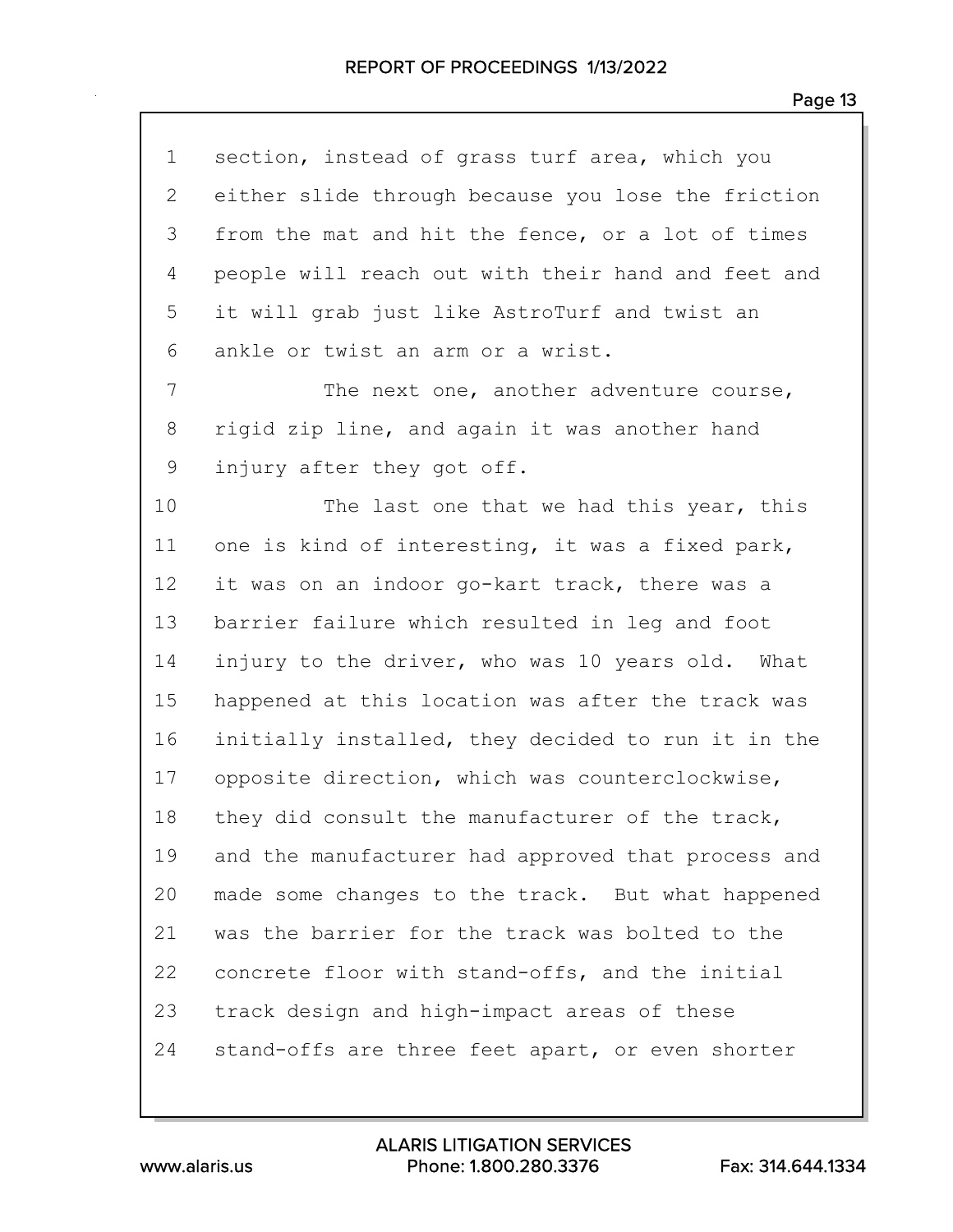| $\mathbf 1$ | distance, depending on what they potentially can  |
|-------------|---------------------------------------------------|
| 2           | see there. When they changed the rotation, there  |
| 3           | was a portion of the track and it came from a     |
| 4           | downhill portion, which originally was an uphill  |
| 5           | portion so there was no potential for heavy       |
| 6           | impact. The stand-offs had been spaced at 10-foot |
| 7           | intervals. The car came down the hill and         |
| $8\,$       | actually hit that barrier, it snapped the two     |
| $\mathsf 9$ | stand-offs off of the floor and sheared the bolts |
| 10          | off, which allowed the barrier to lift, the car   |
| 11          | drove under the barrier, and impacted the outside |
| 12          | wall of the building and stopped.                 |
| 13          | That was pretty lucky for everyone                |
| 14          | involved that there wasn't much more serious      |
| 15          | injury.                                           |
| 16          | They did have to go through another track         |
| 17          | redesign. Basically what they did is they went    |
| 18          | and looked at the track and they did update and   |
| 19          | add additional uprights to the barrier in         |
| 20          | locations that they thought were subject to this, |
| 21          | the manufacturer did sign off on that again and   |
| 22          | they've been operating since then without         |
| 23          | incident.                                         |
| 24          | MR. SUTTON: This is Mike Sutton again.<br>Out     |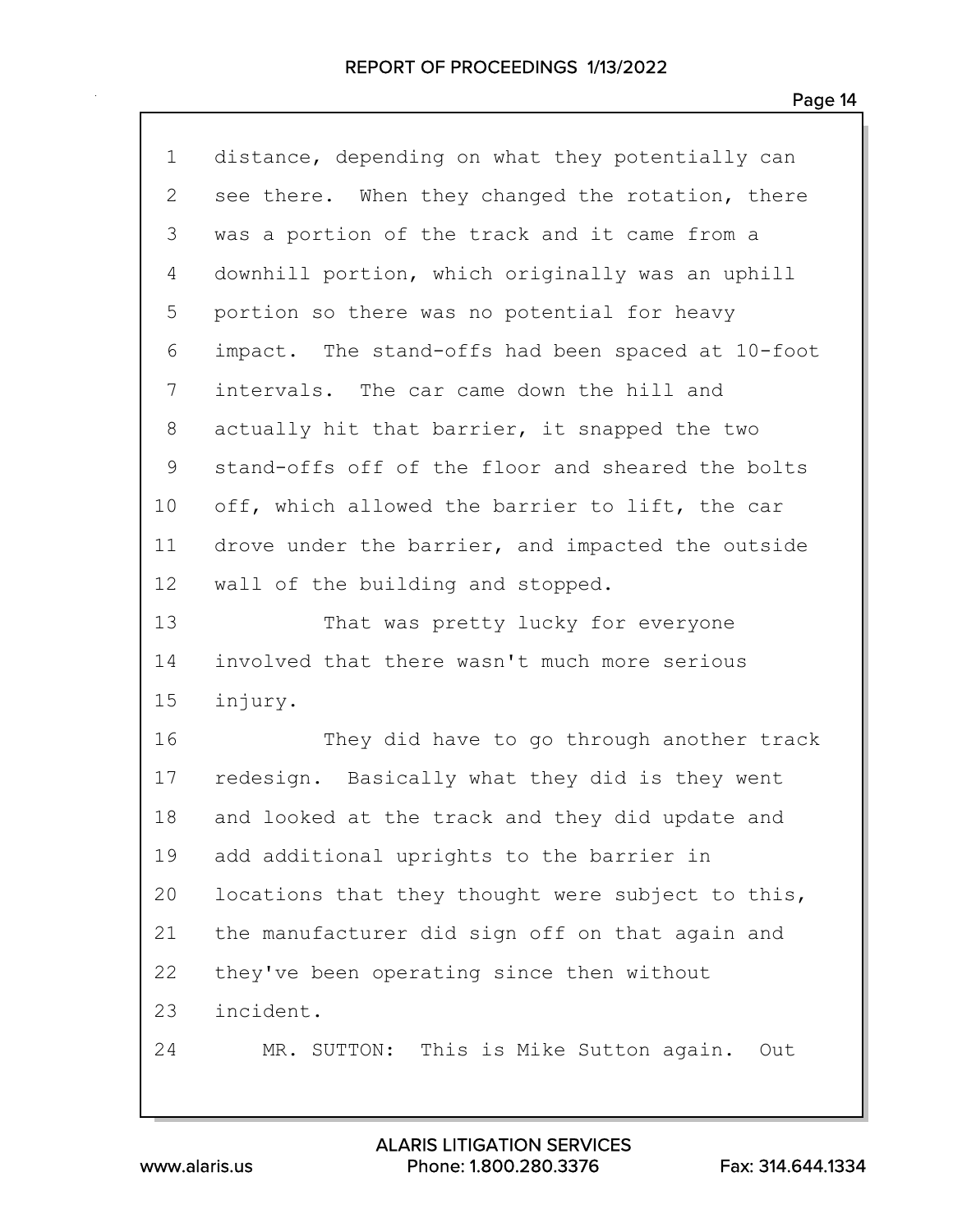| $\mathbf 1$    | of curiosity, accident reports, settlements,       |
|----------------|----------------------------------------------------|
| $\overline{2}$ | litigations, any?                                  |
| 3              | MR. COE: There always is. Usually it doesn't       |
| 4              | occur in the same year. Typically what we see is,  |
| 5              | like accidents that occurred in '21, we will       |
| 6              | actually see FOIA requests for information in '22, |
| 7              | and since I believe the statute of limitations is  |
| 8              | five years, you know, we've had FOIA requests for  |
| 9              | accidents that were over five years or just right  |
| 10             | at that five-year timeline and go into litigation  |
| 11             | finally.                                           |
| 12             | CHAIRMAN BENNETT: Michael, I don't think I've      |
| 13             | seen us tracking any lawsuits that are filed. As   |
| 14             | Tom said, you might get a FOIA request, but the    |
| 15             | statute of limitations is two years for adults and |
| 16             | for minors up to age majority of 18 plus two       |
| 17             | years, so kids can sue up until their 20, but for  |
| 18             | adults it's two years, for personal injuries.      |
| 19             | MR. COE: That's interesting, I never knew          |
| 20             | that.                                              |
| 21             | So any other questions?                            |
| 22             | Okay. One of the things that we try to             |
| 23             | update each year is we do have an NDT list that we |
| 24             | maintain on our website, you can get that, there   |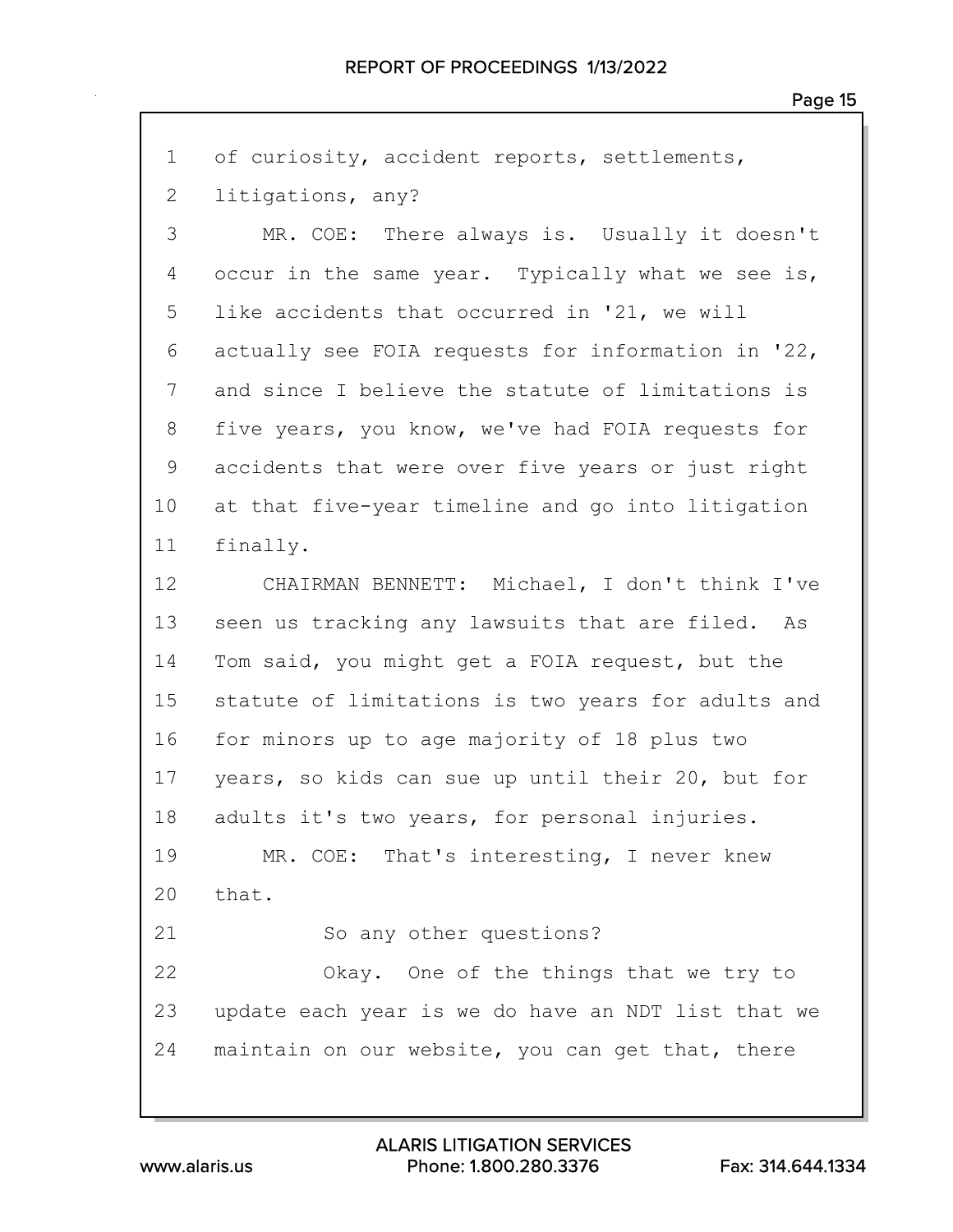| $\mathbf 1$ | is a link off of our main page on the right-hand   |
|-------------|----------------------------------------------------|
| 2           | side, the blue hypertext down towards the bottom.  |
| 3           | We do have that, so it's helpful for some of the   |
| 4           | operators. There are some additional links that    |
| 5           | have databases that you can actually search, and   |
| 6           | since there's no real one-stop-shop for            |
| 7           | everything, take these for what they are because   |
| 8           | there are additional bulletins out there that just |
| 9           | don't exist in a library somewhere.                |
| 10          | The best place is, if you have any                 |
| 11          | questions, it's to the manufacturer, but then on   |
| 12          | rides that are out of manufacture have no support, |
| 13          | you are basically trying to dig through one of     |
| 14          | these databases or calling us about what needs to  |
| 15          | be done.                                           |
| 16          | One of the things that we are going to do          |
| 17          | on our new rules update is we are going to add     |
| 18          | some additional information on what's required on  |
| 19          | an NDT report, there is actually a download from   |
| 20          | our website that has that information in it, but   |
| 21          | we are actually going to put it in the rules since |
| 22          | it is mentioned in there as a requirement.         |
| 23          | Any questions on the non-destructive               |
| 24          | testing?                                           |
|             |                                                    |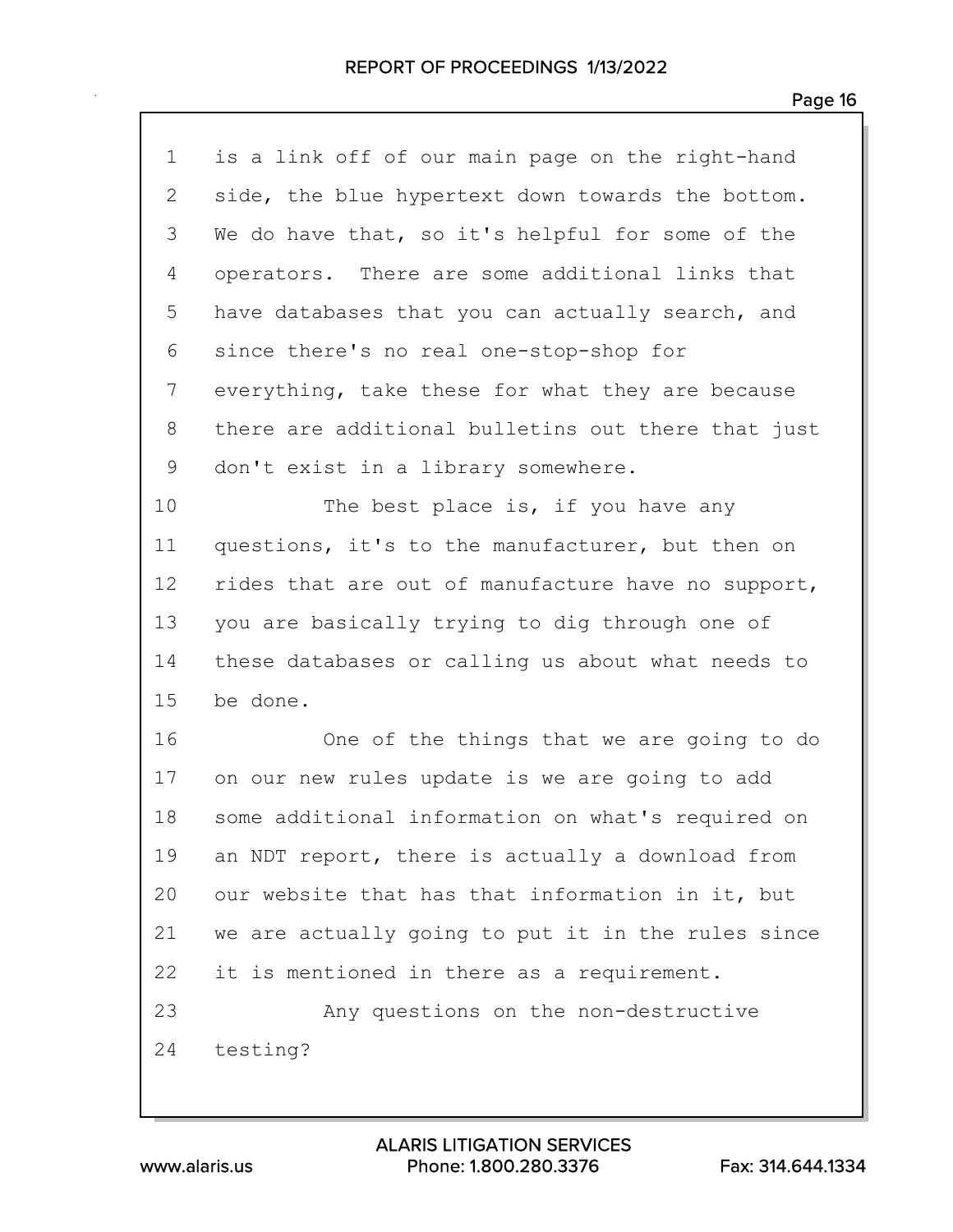| $\mathbf 1$  | We haven't really seen $--$ usually we will        |
|--------------|----------------------------------------------------|
| $\mathbf{2}$ | go over some of the newer bulletins. We haven't    |
| 3            | really seen any new bulletins in the last couple   |
| 4            | of years, things have been pretty quiet.           |
| 5            | Just an update on COVID 19, this is one            |
| 6            | we like to throw out there, the state is in a mask |
| 7            | mandate for indoors and encourages for large       |
| 8            | gatherings. This has changed. In the past it was   |
| 9            | a different agency that handled this, DCEO, now    |
| 10           | it's under IDPH. So you can use this link and      |
| 11           | it's quite detailed about where the state's at and |
| 12           | what's going on.                                   |
| 13           | So any questions so far?                           |
| 14           | All right. Department policies. We are             |
| 15           | going to mention this, we are going to get a       |
| 16           | little bit stricter on this as business picks up   |
| 17           | and makes it more difficult on us. We do want to   |
| 18           | see the applications 30 days prior and there is a  |
| 19           | fee associated with that if it's a last-minute     |
| 20           | inspection for us without, you know, significant   |
| 21           | extenuating circumstances.                         |
| 22           | And again, we'd remind all the operators           |
| 23           | with the Chance Zipper ride that they have to have |
| 24           | a compliance statement that's on file with us      |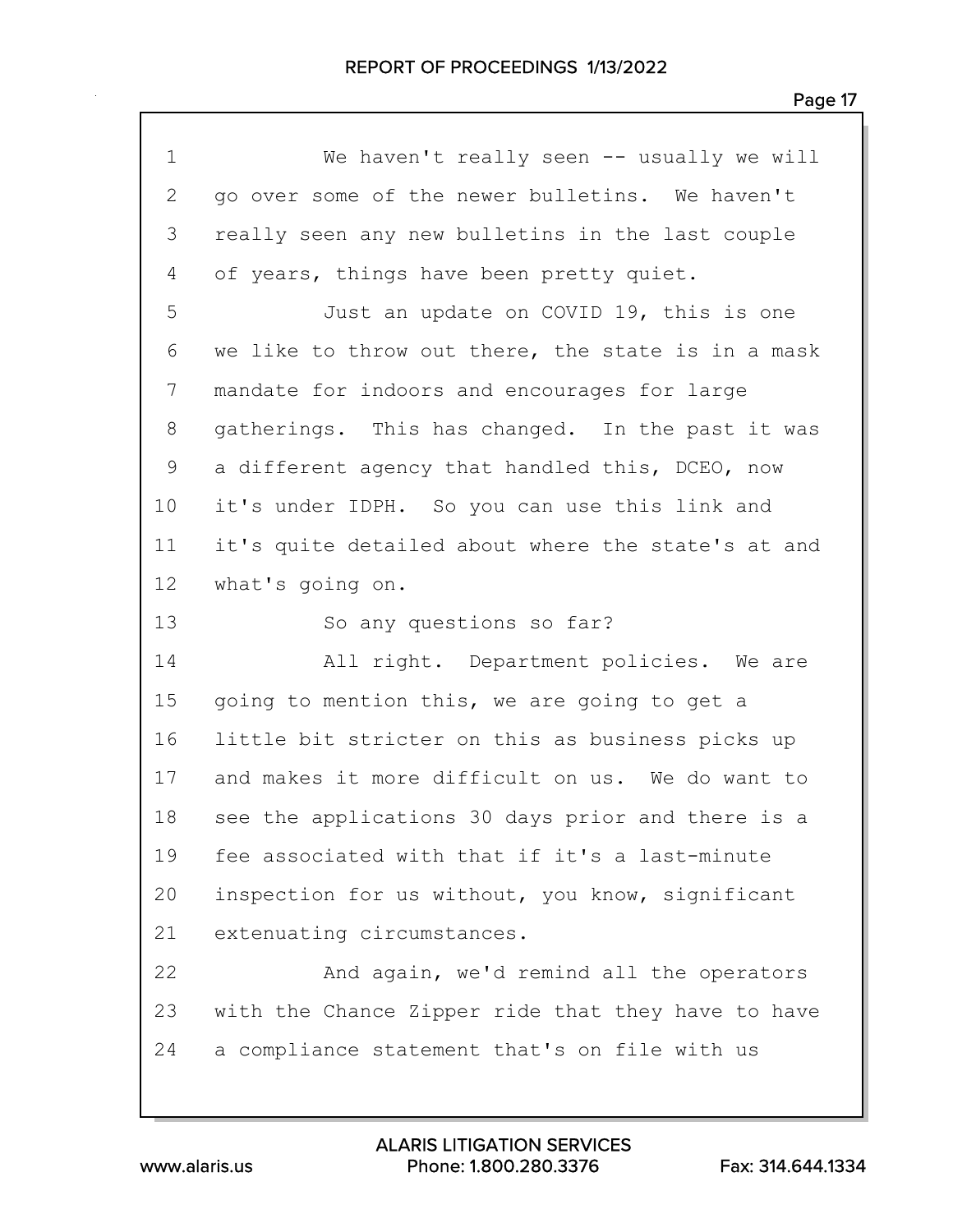submitted with their application before we will permit those. 3 Any questions? 4 Okay. We will just run right into new business. Our legislative director, Anna Koeppel, she's on the conference with us, she wanted to add a little bit because we are in a weird state on the trampoline courts and there's one other thing that she's tracking that she wanted to update us for. 11 So, Anna, do you want to just throw something out there real quick? 13 MS. KOEPPEL: Sure. Thank you, Tom. 14 Hi, everyone. As Tom said, my name is Anna Koeppel, I am the legislative director here at the department. 17 Regarding the trampoline rules, those were filed as emergency rules near the end of December, so those are in effect currently, but we will look to propose and adopt permanent rules sometime in the coming months or two. If anyone has input on those, those should be submitted to me, we prefer them in writing so that we could consider them.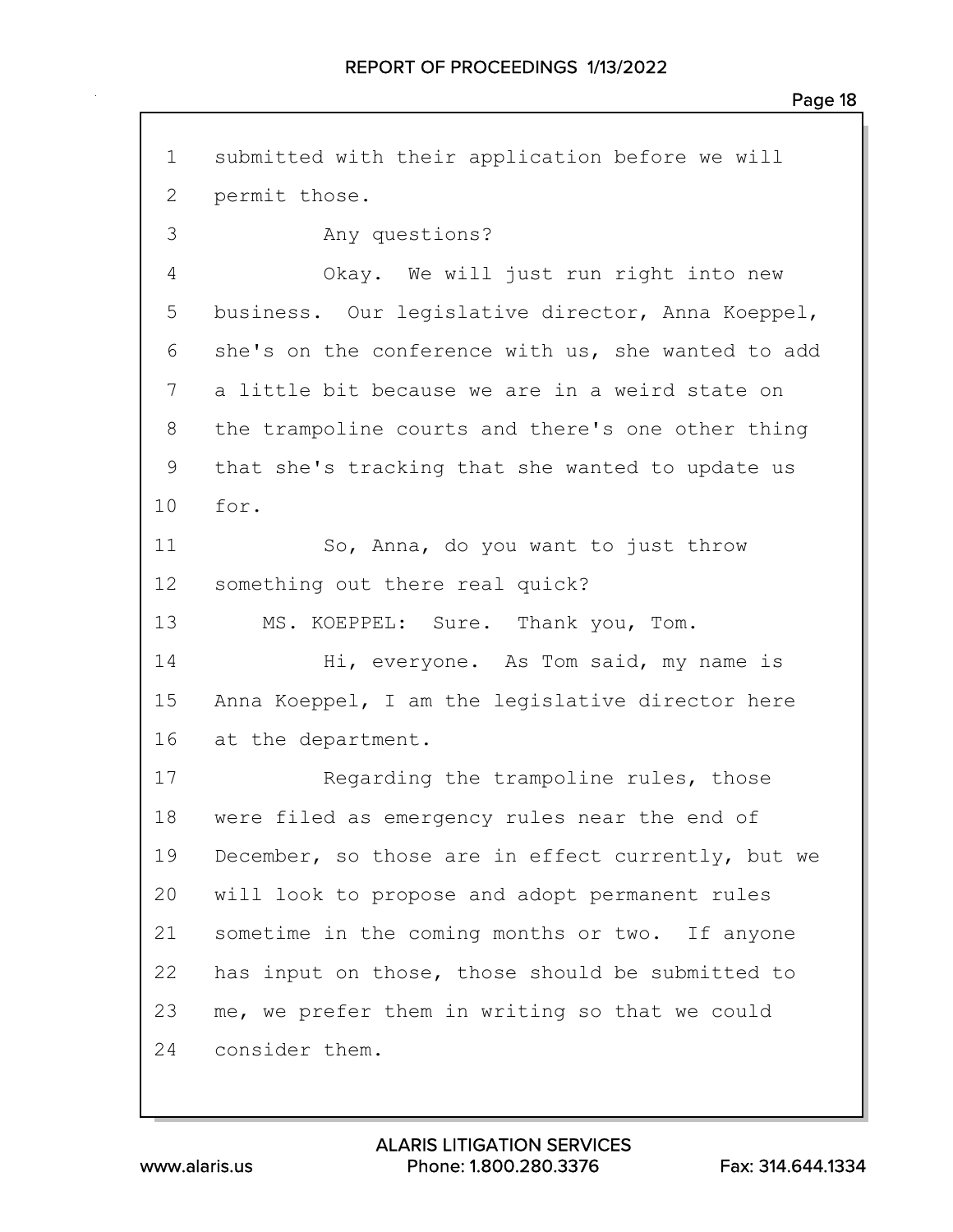| $\mathbf 1$ | And then the other thing that Tom asked            |
|-------------|----------------------------------------------------|
| 2           | me to discuss is legislation, you know, all the    |
| 3           | legislation that is filed I do review and we       |
| 4           | discuss here at the department. So if anyone sees  |
| 5           | any legislation or has ideas for, you know, a      |
| 6           | change to the act, you can always send that my way |
| 7           | and we will be happy to evaluate it.               |
| 8           | I know that there was proposed a bill to           |
| 9           | amend the criminal code as it pertains to certain  |
| 10          | folks working at amusement facilities and fairs,   |
| 11          | and that bill would not be under the jurisdiction  |
| 12          | of this department but, of course, we are          |
| 13          | reviewing it and will consider how it affects the  |
| 14          | work we do here.                                   |
| 15          | You have my information in front of you.           |
| 16          | If you ever want to e-mail me, please feel free.   |
| 17          | Thank you.                                         |
| 18          | MR. COE: Okay. If there's no questions, we         |
| 19          | will go ahead and move along. This is old          |
| 20          | information for the board but new information for  |
| 21          | anyone that's in the meeting that hasn't been in   |
| 22          | the past.                                          |
| 23          | Basically just a quick review, it is in            |
| 24          | effect now, the new rules do require third-party   |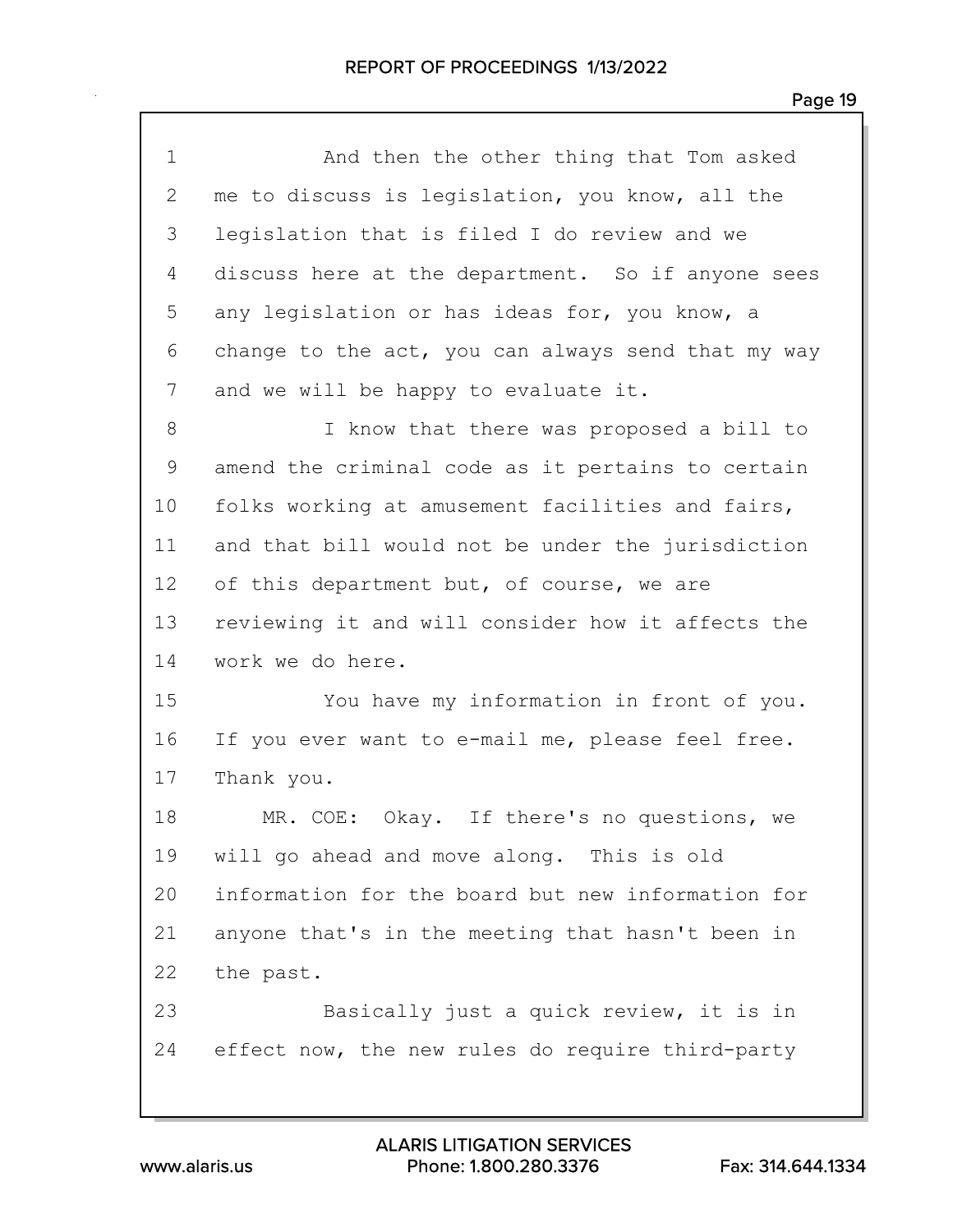| $\mathbf 1$ | inspection in practice, this is a little bit more  |
|-------------|----------------------------------------------------|
| 2           | difficult than we anticipated for the industry, we |
| 3           | are working through that and have found some       |
| 4           | contacts that we relay when they request           |
| 5           | information from us, we kind of can't make         |
| 6           | specific recommendations but we do kind of         |
| 7           | maintain a list to help them out.                  |
| 8           | The third-party does have to certify that          |
| 9           | it does meet the current ASTM F2970-20             |
| 10          | requirements, and for any new facility they will   |
| 11          | be required to submit a set of stamped drawings    |
| 12          | for review before they open. This is just a brief  |
| 13          | summary of ASTM 2970.                              |
| 14          | One of the important things that we                |
| 15          | wanted to pull out of that is the maximum patron   |
| 16          | to attendant ratios, 32:1, and the maximum         |
| 17          | capacity is one patron per 60 square foot. That    |
| 18          | should hopefully alleviate some of the problems    |
| 19          | that we see in these facilities with injury rates. |
| 20          | This is another one, 2291-21, which is             |
| 21          | design of amusement rides and devices, this is the |
| 22          | most current standard that they had, that was a    |
| 23          | significant upgrade to this standard in 2018,      |
| 24          | which basically started as going through the       |
|             |                                                    |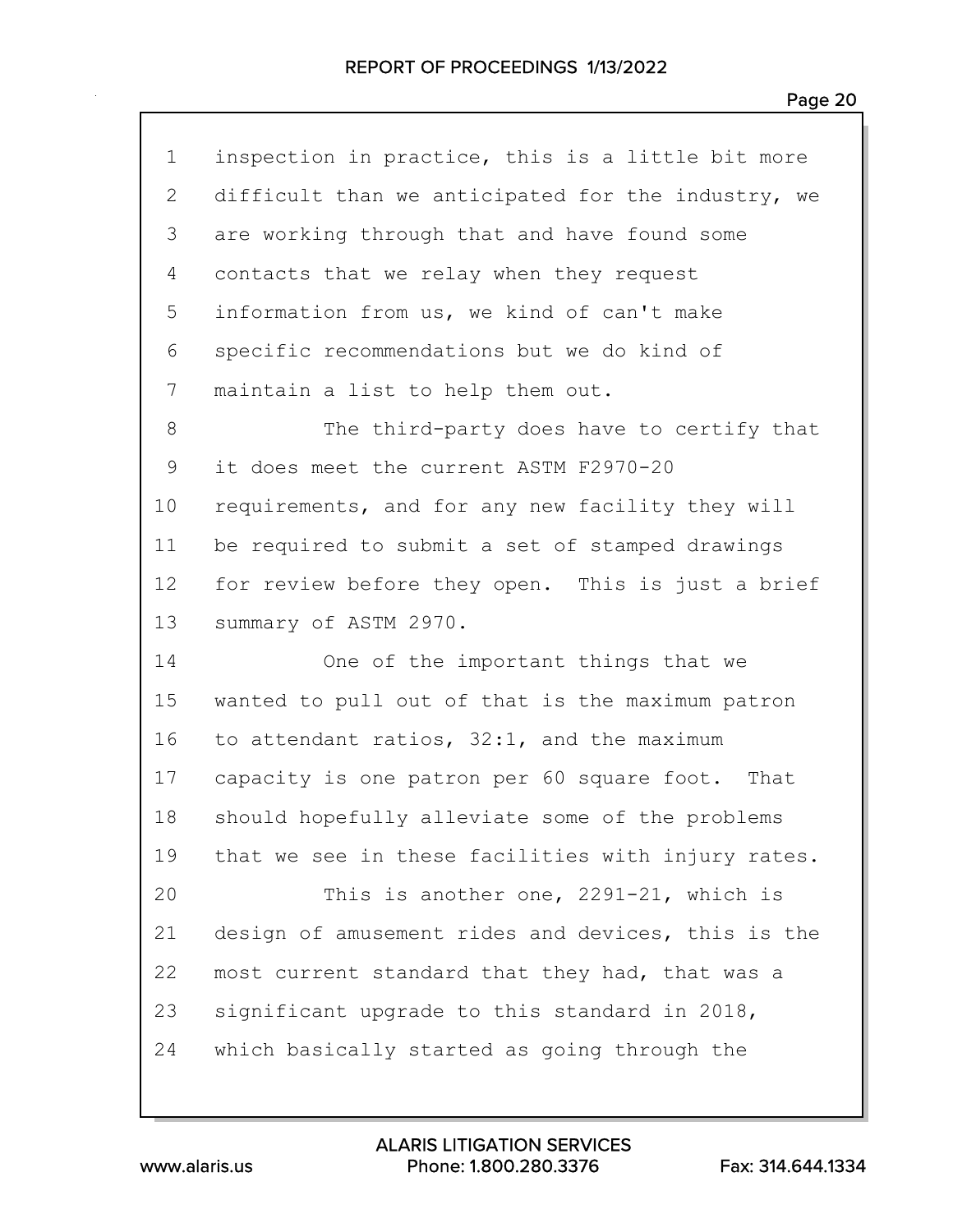| $\mathbf 1$ | process of updating all the other standards which  |
|-------------|----------------------------------------------------|
| 2           | also saw some fairly significant changes.          |
| 3           | This is our general bible when we go out           |
| 4           | and inspect, and people want to know what they     |
| 5           | have to do, very detailed information on how       |
| 6           | things should be put together and documentation    |
| 7           | that's required.                                   |
| $8\,$       | These are some of the additions because            |
| $\mathsf 9$ | originally we had looked at 2291-18, I believe, as |
| 10          | the standard we were going to, but it took us long |
| 11          | enough because of COVID and getting everybody      |
| 12          | onboard, and we just went ahead and adopted 21     |
| 13          | since these are the only significant changes that  |
| 14          | were made in that upgrade.                         |
| 15          | So any additional questions?                       |
| 16          | I guess following the agenda, it's public          |
| 17          | comment.                                           |
| 18          | If nobody has any comments, you know, I            |
| 19          | appreciate you coming to the meeting. The          |
| 20          | information is there. If you need anything, feel   |
| 21          | free to give us a call, we are here to help, and I |
| 22          | will run it back over to Dave and we will close    |
| 23          | the meeting out.                                   |
| 24          | CHAIRMAN BENNETT: Thank you, Tom. Thanks so        |
|             |                                                    |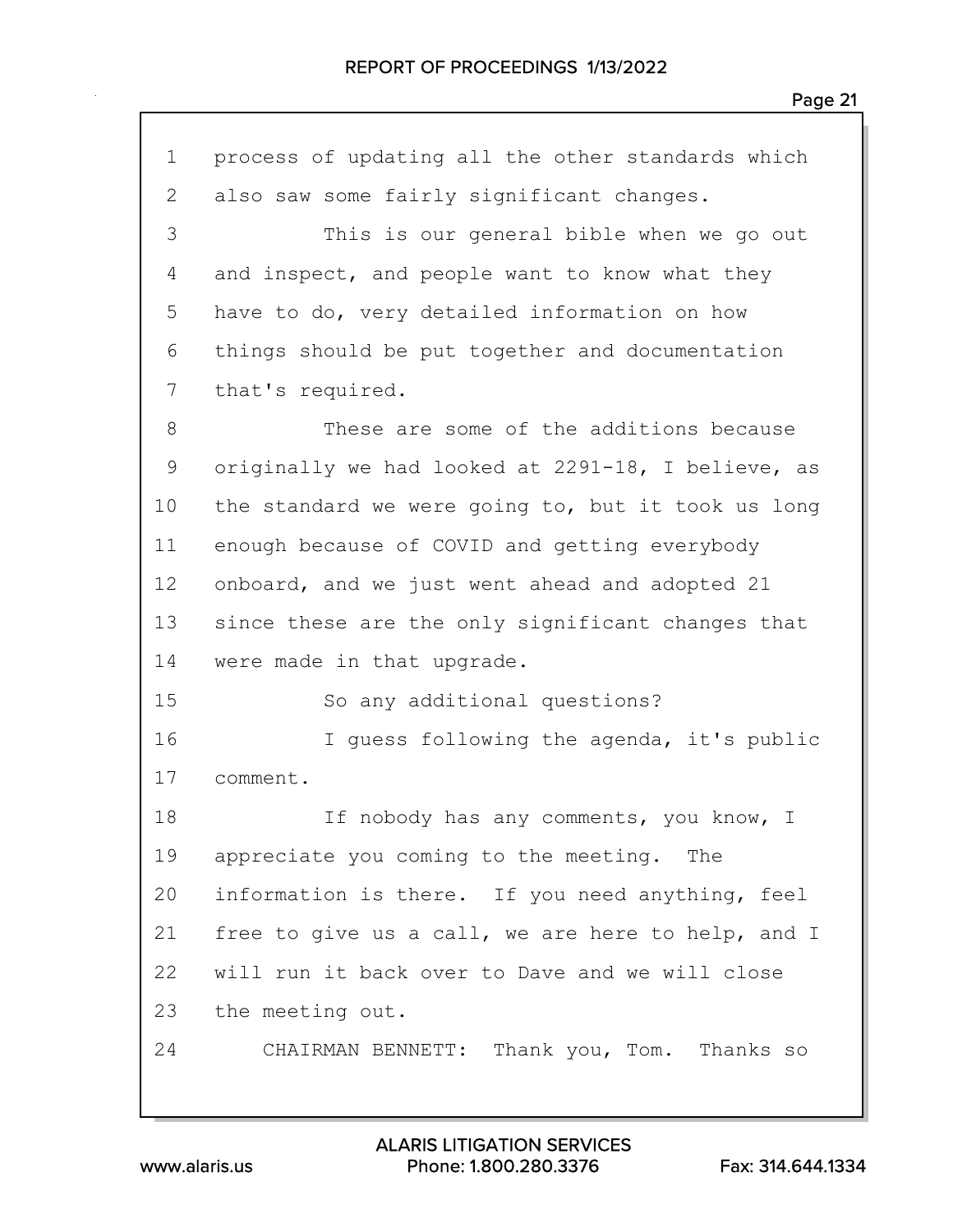| $\mathbf 1$  | much. Thank you for your presentation.           |
|--------------|--------------------------------------------------|
| $\mathbf{2}$ | I will just ask again before we close, is        |
| 3            | there any public comments? Any questions for     |
| 4            | anyone who's attending or listening? Okay.       |
| 5            | Hearing none, then we can adjourn.               |
| 6            | Is there a motion to adjourn our meeting?        |
| 7            | MR. SCHWABE: Motion to adjourn. Dan Schwabe.     |
| 8            | CHAIRMAN BENNETT: Is there a second?             |
| 9            | MR. SPARKS: I will second. Wes Sparks.           |
| 10           | CHAIRMAN BENNETT: All those in favor say aye.    |
| 11           | (A chorus of ayes.)                              |
| 12           | CHAIRMAN BENNETT: The meeting is adjourned.      |
| 13           | It looks like the next one on the agenda is set  |
| 14           | for September 15th, that could be in person down |
| 15           | in Springfield.                                  |
| 16           | All right. Thanks, everyone, I                   |
| 17           | appreciate it. Talk to you soon.                 |
| 18           | (The hearing in the above-entitled cause         |
| 19           | concluded at 4:42 p.m.)                          |
| 20           |                                                  |
| 21           |                                                  |
| 22           |                                                  |
| 23           |                                                  |
| 24           |                                                  |
|              |                                                  |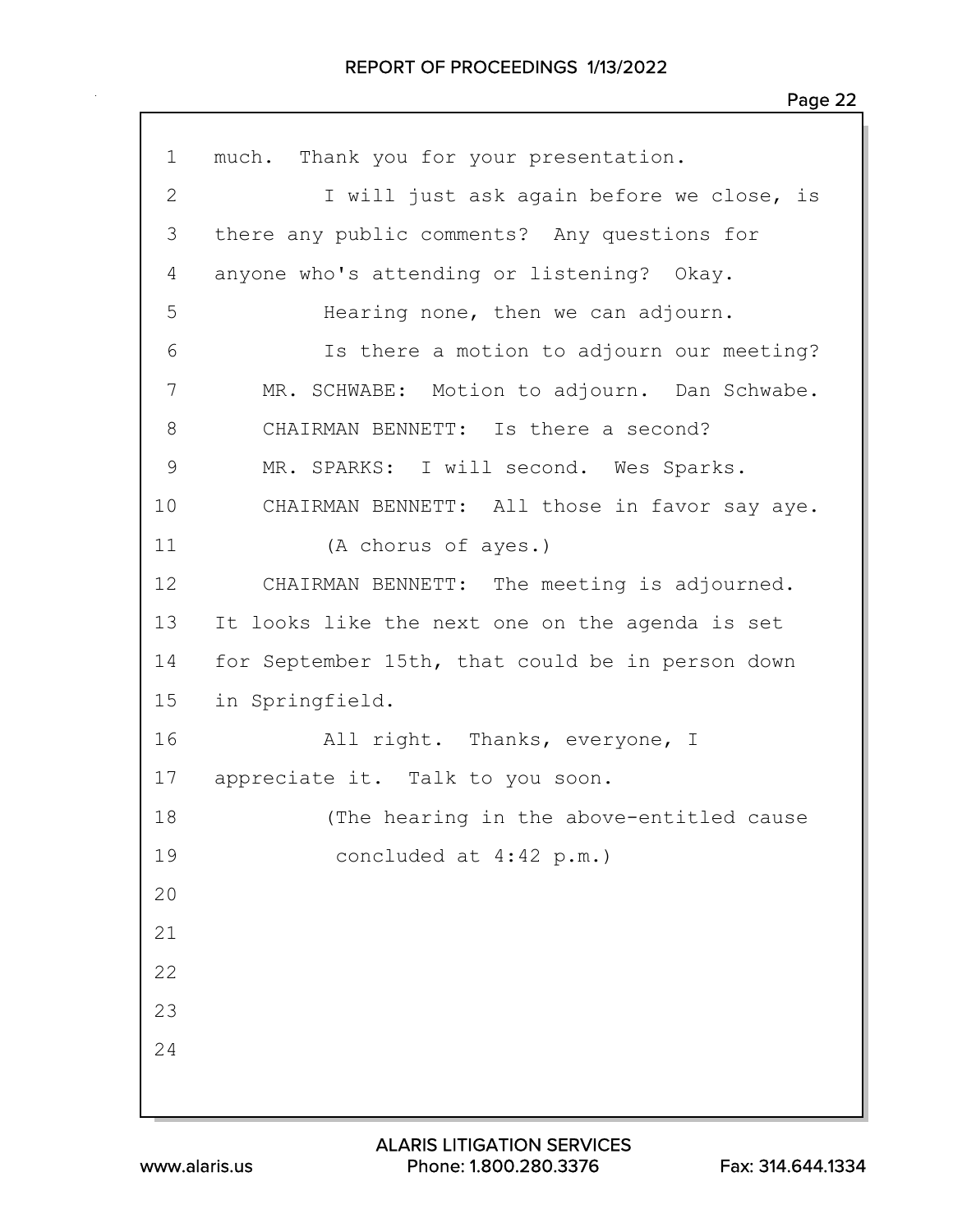| $\mathbf 1$  | I, PAMELA S. MORGAN, Certified Shorthand           |
|--------------|----------------------------------------------------|
| $\mathbf{2}$ |                                                    |
|              | Reporter in the State of Illinois, do hereby       |
| 3            | certify that the above-entitled hearing was        |
| 4            | recorded stenographically by me and was reduced to |
| 5            | typewritten form by means of Computer-Aided        |
| 6            | Transcription.                                     |
| 7            | I further certify that the foregoing               |
| 8            | transcript is a true, correct, and complete record |
| 9            | of all proceedings had before me.                  |
| 10           | I further certify that I am not a                  |
| 11           | relative, employee, attorney, or counsel of any of |
| 12           | the parties, nor financially interested directly   |
| 13           | or indirectly in this action.                      |
| 14           |                                                    |
| 15           |                                                    |
| 16           |                                                    |
| 17           | PAMELA S. MORGAN, C.S.R. 084-001687                |
| 18           |                                                    |
| 19           |                                                    |
| 20           |                                                    |
| 21           |                                                    |
| 22           |                                                    |
| 23           |                                                    |
| 24           |                                                    |
|              |                                                    |
|              |                                                    |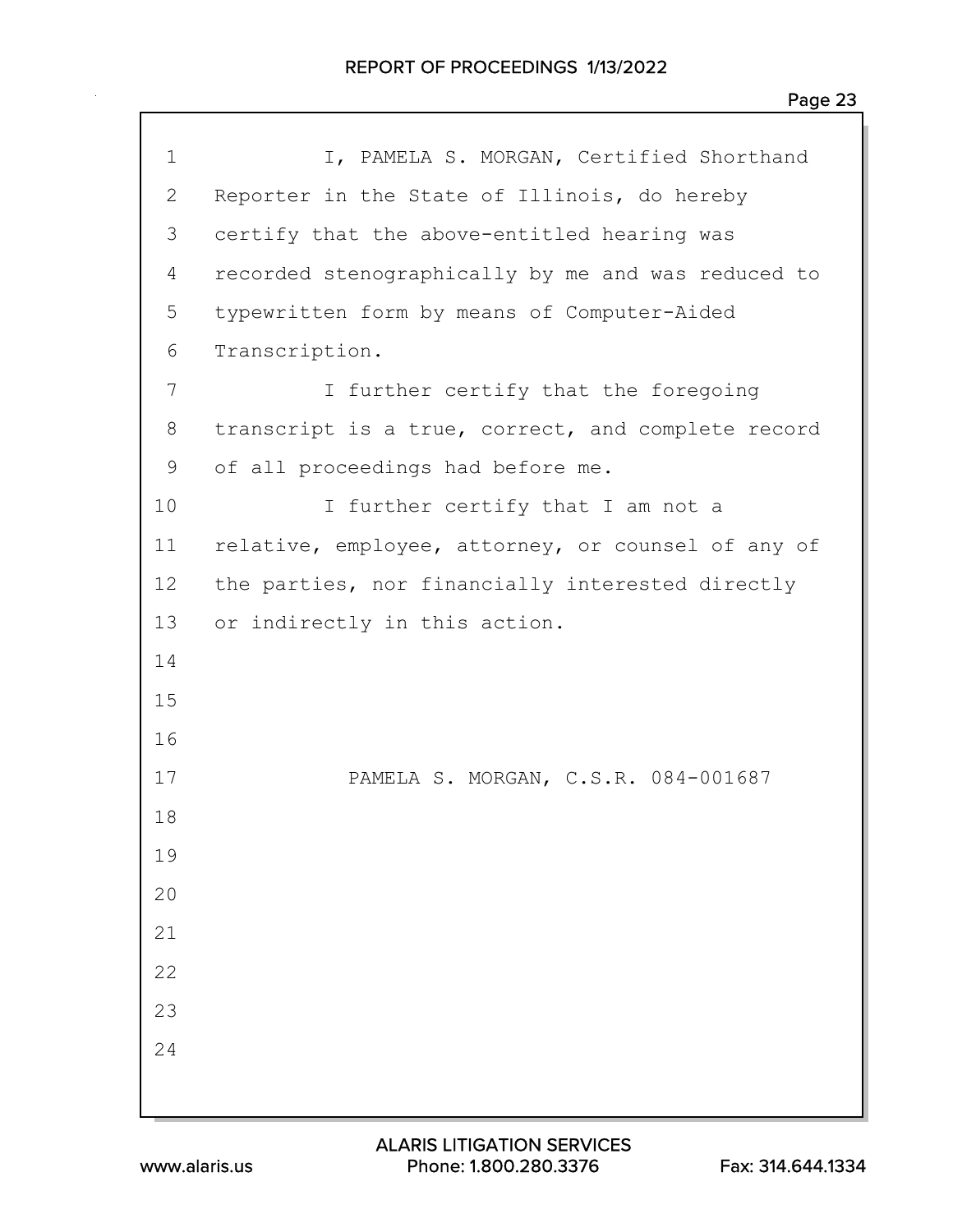| A                            | 20:2                             | 19:23 20:24                     | car 12:19 14:7,10         | comments 21:18                      |
|------------------------------|----------------------------------|---------------------------------|---------------------------|-------------------------------------|
| above-entitled               | anybody 7:19                     | believe 15:7                    | carnival 12:10            | 22:3                                |
| 1:8 22:18 23:3               | anytime 9:15                     | 21:9                            | cause 1:8 22:18           | common 12:20                        |
| accident 7:22                | 11:4                             | <b>Bennett 1:11 2:1</b>         | caused 7:16               | companies 8:9                       |
| 8:16 11:8 15:1               | apart 13:24                      | 2:9,23,24 3:3                   | 12:6                      | 9:24                                |
| accidents 8:17               | APPEARANC<br>1:10                | 3:10,12,24 4:6                  | certain 19:9              | company 11:3                        |
| 8:20 15:5,9                  |                                  | 4:9,14,17,22                    | Certified 23:1            | complete 23:8                       |
| act 19:6                     | application 18:1<br>applications | 4:24 5:7 15:12<br>21:24 22:8,10 | certify 20:8<br>23:3,7,10 | completed 11:4<br>compliance        |
| action 23:13                 | 17:18                            | 22:12                           | chairman 1:11             | 6:16 17:24                          |
| add 11:4 14:19               | appreciate                       | <b>best 16:10</b>               | 2:1,8,24 3:3,10           | Computer-Ai                         |
| 16:17 18:6                   | 21:19 22:17                      | bible $21:3$                    | 3:12,24 4:6,9             | 23:5                                |
| additional 14:19             | approve 3:17,19                  | big 6:12                        | 4:14,17,22,24             | concluded                           |
| 16:4,8,18 21:15              | 4:10                             | biggest 6:18                    | 5:7 15:12                 | 22:19                               |
| additions 21:8               | approved 4:13                    | bill 3:1,5,7 4:16               | 21:24 22:8,10             | concrete 13:22                      |
| adjourn 22:5,6               | 5:1,227:2                        | 19:8.11                         | 22:12                     | condition 11:12                     |
| 22:7                         | 13:19                            | bit 8:11 10:1,4                 | chairperson 2:9           | conference                          |
| adjourned<br>22:12           | approving 4:19                   | 17:16 18:7 20:1                 | <b>Chance 17:23</b>       | 18:6                                |
|                              | area 13:1                        | <b>blue 16:2</b>                | change 6:5 7:8            | consider 18:24                      |
| adopt 18:20<br>adopted 21:12 | areas 13:23                      | board 1:2 2:4,9                 | 19:6                      | 19:13                               |
| adoptions 7:20               | arm 13:6                         | 3:14,15,19 4:10                 | changed 14:2              | consult 13:18                       |
| adults 15:15,18              | asked 19:1                       | 4:19 5:19 9:2                   | 17:8                      | contacts 20:4                       |
| adventure 6:4                | associated                       | 19:20                           | changes 4:6               | contusion 11:13                     |
| 6:13 10:20                   | 17:19                            | bolted 13:21                    | 7:14 13:20                | correct 3:10                        |
| 11:10,11 12:5                | ASTM 6:20 7:19                   | bolts 14:9                      | 21:2,13                   | 23:8                                |
| 13:7                         | 20:9,13                          | bottom 16:2                     | checking 6:7              | corrections                         |
| aerial 6:4,13                | AstroTurf 13:5                   | breathing 10:4                  | chief 5:7                 | 3:224:7,9                           |
| affect 11:5                  | attendant 20:16                  | <b>brief 20:12</b>              | child 11:23               | counsel 23:11                       |
| age 15:16                    | attending 22:4                   | bring 5:20 10:19                | chorus 4:21               | counterclock                        |
| agency 17:9                  | attorney 23:11                   | brother 11:23                   | 22:11                     | 13:17                               |
| agenda 3:16                  | <b>Attraction 3:15</b>           | bruises 12:13                   | circumstances             | couple 3:22                         |
| 5:2 21:16                    | attributed 8:20                  | bruising 12:3                   | 17:21                     | 17:3                                |
| 22:13                        | average 8:19                     | building 14:12                  | clarification 6:1         | course 11:10,11                     |
| ahead 6:9 19:19              | aye 4:20 22:10                   | bulletins 7:23                  | clarity 10:16             | 12:5 13:7 19:12                     |
| 21:12                        | ayes 4:21 22:11                  | 16:8 17:2,3                     | close 21:22               | courses $6:4,13$                    |
| alleviate 20:18              | В                                | business 5:2,21                 | 22:2                      | 10:20                               |
| allowed 14:10                | back 7:18 8:1,2                  | 9:22 17:16                      | coaster 11:21,21          | <b>Court 3:12</b>                   |
| amend 19:9                   | 8:23 9:21 10:7                   | 18:5                            | code 6:20 19:9            | courts 7:6,11                       |
| America 4:2                  | 11:8 12:20                       | businesses 7:7                  | Coe 3:2 5:6,7,9           | 10:21,23 18:8                       |
| amusement 1:2                | 21:22                            | 10:19 11:5                      | 5:12 9:1,11               | cover 7:1                           |
| 2:3 19:10                    | <b>bad</b> 12:2                  | C                               | 10:18 15:3,19<br>19:18    | <b>COVID 7:16 8:7</b><br>17:5 21:11 |
| 20:21                        | <b>barrier</b> 13:13,21          | C.S.R 23:17                     | collision 12:19           | criminal 19:9                       |
| ankle 13:6                   | 14:8,10,11,19                    | call 2:1,10,11 3:14             | come 12:24                | <b>CSR 1:23</b>                     |
| Anna 18:5,11,15              | basically 7:17                   | 9:13 21:21                      | coming 18:21              | curiosity 15:1                      |
| annual 6:5                   | 8:2 10:8 12:15                   | calling 16:14                   | 21:19                     | current 6:20                        |
| anticipated                  | 14:17 16:13                      | capacity 20:17                  | comment 21:17             | 7:4 20:9,22                         |
|                              |                                  |                                 |                           |                                     |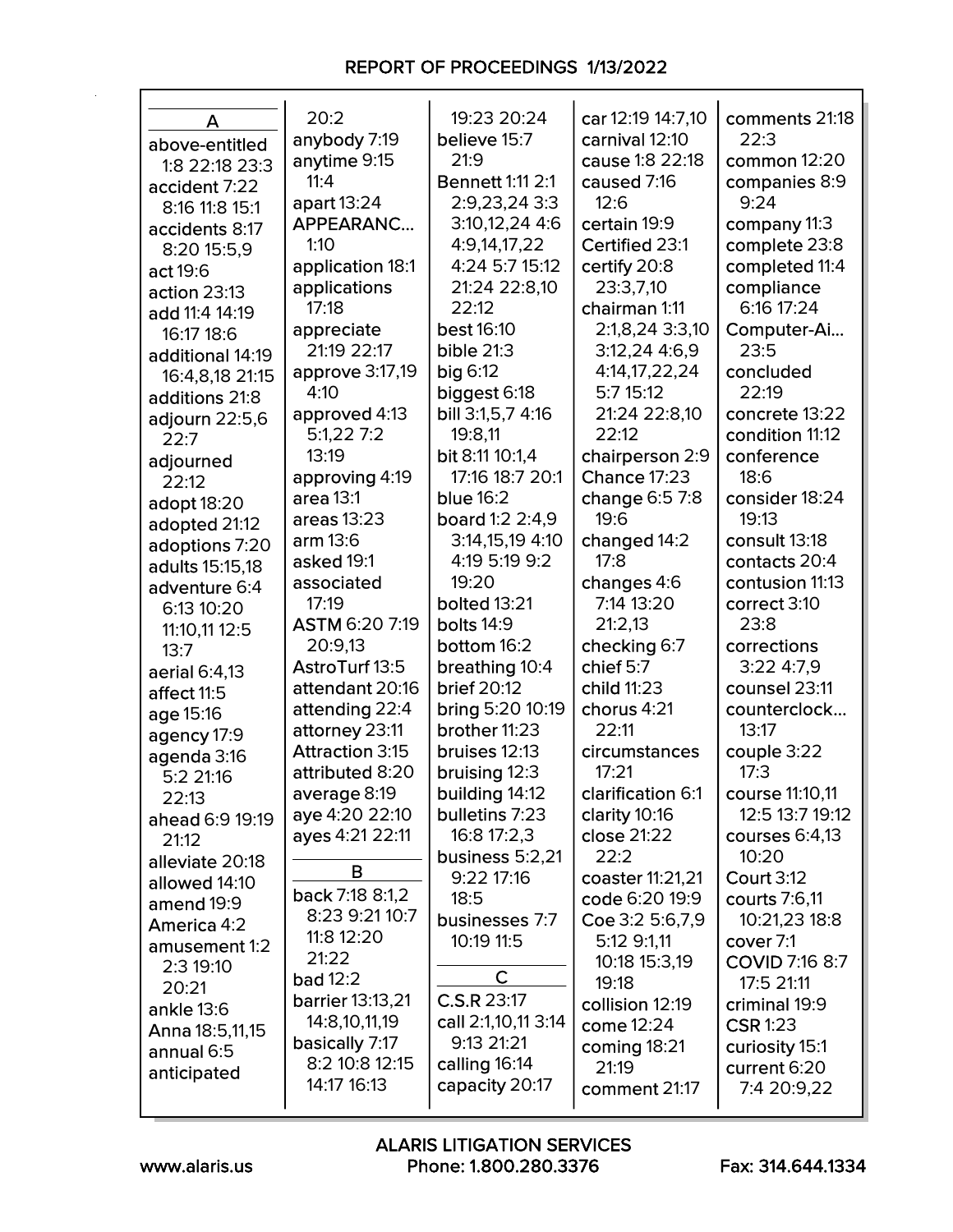| currently 18:19  | door 10:8<br>downhill 14:4 | fairs 19:10<br>fall 12:17 | 23:7,10           | hit 13:3 14:8<br>hop 12:1 |
|------------------|----------------------------|---------------------------|-------------------|---------------------------|
| D                | download 16:19             | far 9:5 17:13             | G                 | hopefully 5:13            |
| Dan 3:21 4:7     | drawings 20:11             | farther 8:2               | gatherings 17:8   | 20:18                     |
| 22:7             | driver 13:14               | fast 11:18                | general 21:3      |                           |
| Daniel 1:14 2:17 |                            |                           | getting 21:11     | hopped 11:24              |
| dash $6:23$      | drop 12:14                 | favor 4:18 22:10          | give 9:12 10:3    | huge $8:13$               |
| databases 16:5   | drove 14:11                | fee 5:23 17:19            | 21:21             | hurt 11:19                |
| 16:14            | E                          | feel 19:16 21:20          | go 6:9 7:12,21    | hypertext 16:2            |
|                  |                            | feet 5:24 13:4            | 8:23 10:7 11:2    |                           |
| date 6:23,23     | e-mail 19:16               | 13:24                     |                   |                           |
| dates 8:6        | earlier 3:2 6:22           | fell 12:10                | 14:16 15:10       | <b>ideas</b> 19:5         |
| Dave 2:23 5:13   | effect 7:8 18:19           | fence $13:3$              | 17:2 19:19 21:3   | <b>IDPH 17:10</b>         |
| 21:22            | 19:24                      | file 17:24                | go-kart 13:12     | <b>Illinois 1:1 23:2</b>  |
| David 1:11 2:8   | eight $8:20$               | filed 15:13 18:18         | goes 8:1          | impact 14:6               |
| days 17:18       | either 13:2                | 19:3                      | going 5:16 6:19   | impacted 14:11            |
| <b>DCEO 17:9</b> | ejected 11:16              | finally 15:11             | 6:19 8:18 10:9    | important 20:14           |
| December 8:4     | emergency 7:5              | financially               | 11:1,18 16:16,17  | incident 14:23            |
| 18:19            | 18:18                      | 23:12                     | 16:21 17:12,15    | include 8:3               |
| deceptive 8:6    | employee 23:11             | first 2:6 3:17            | 17:15 20:24       | included 7:3              |
| decided 13:16    | encourages                 | 6:21 10:21 11:9           | 21:10             | incorporation             |
| definitely 11:15 | 17:7                       | five 15:8,9               | good 4:6 5:12     | 6:24                      |
| definition 6:2   | ended 12:3                 | five-year 15:10           | $grab 13:5$       | increases 8:13            |
| delays 7:16      | enforcement                | fixed 11:20 12:19         | grasping 12:8     | indirectly 23:13          |
| department 1:1   | 6:24                       | 12:22 13:11               | grass 13:1        | indoor 13:12              |
| 7:23 17:14       | evaluate 19:7              | floor 5:4 13:22           | Great 4:2         | indoors 17:7              |
| 18:16 19:4,12    | evening 5:12               | 14:9                      | guess 7:18 21:16  | industry 20:2             |
| depending 14:1   | everybody 5:9              | FOIA 15:6,8,14            |                   | inflatables 5:23          |
| design 13:23     | 21:11                      | folks 19:10               | н                 | information               |
| 20:21            | exist 16:9                 | follow-up 8:7             | hand 12:8 13:4    | 15:6 16:18,20             |
| detailed 17:11   | exiting 11:15              | 9:3,7,14,18               | 13:8              | 19:15,20,20               |
| 21:5             | expect 8:12                | 10:5,13 11:1,5            | handled 17:9      | 20:5 21:5,20              |
| devices 20:21    | explanation                | follow-ups 8:8            | happen 11:17      | initial 9:16 10:6         |
| different 17:9   | 10:16                      | following 6:17            | happened 5:17     | 13:22                     |
| difficult 17:17  | expressed 12:7             | 21:16                     | 13:15,20          | initially 13:16           |
| 20:2             | extenuating                | foot 13:13 20:17          | happy 19:7        | injuries 11:9             |
| dig 16:13        | 17:21                      | force 5:22 6:14           | head 11:13,14     | 15:18                     |
| direction 13:17  |                            | 7:5                       | hearing $4:18,24$ | injury 11:11 12:4         |
| directly 23:12   | F                          | foregoing 23:7            | 22:5,18 23:3      | 12:7 13:9,14              |
| director 18:5,15 | F2970-20 20:9              | form 23:5                 | heavy 14:5        | 14:15 20:19               |
| discuss 5:5      | face-to-face               | forward 2:5               | help 20:7 21:21   | input 18:22               |
| 19:2,4           | 5:14                       | 11:24                     | helpful 16:3      | inspect 21:4              |
| discussed 5:5    | facilities 19:10           | found $3:23$              | hey 10:8          | inspecting 7:7            |
| discussion 4:17  | 20:19                      |                           | Hi 18:14          | inspection 9:14           |
| distance 14:1    | facility 20:10             | 20:3<br>free 19:16 21:21  | high 10:6         | $9:16,19$ 11:6            |
| division 5:3     | failure 13:13              |                           | high-impact       | 17:20 20:1                |
| documentation    | fair 12:23                 | friction 13:2             | 13:23             | inspections 8:7           |
| 21:6             | fairly 21:2                | front 19:15               | hill 14:7         | 8:8 9:4,6,7,9             |
|                  |                            | further 4:17              |                   |                           |

г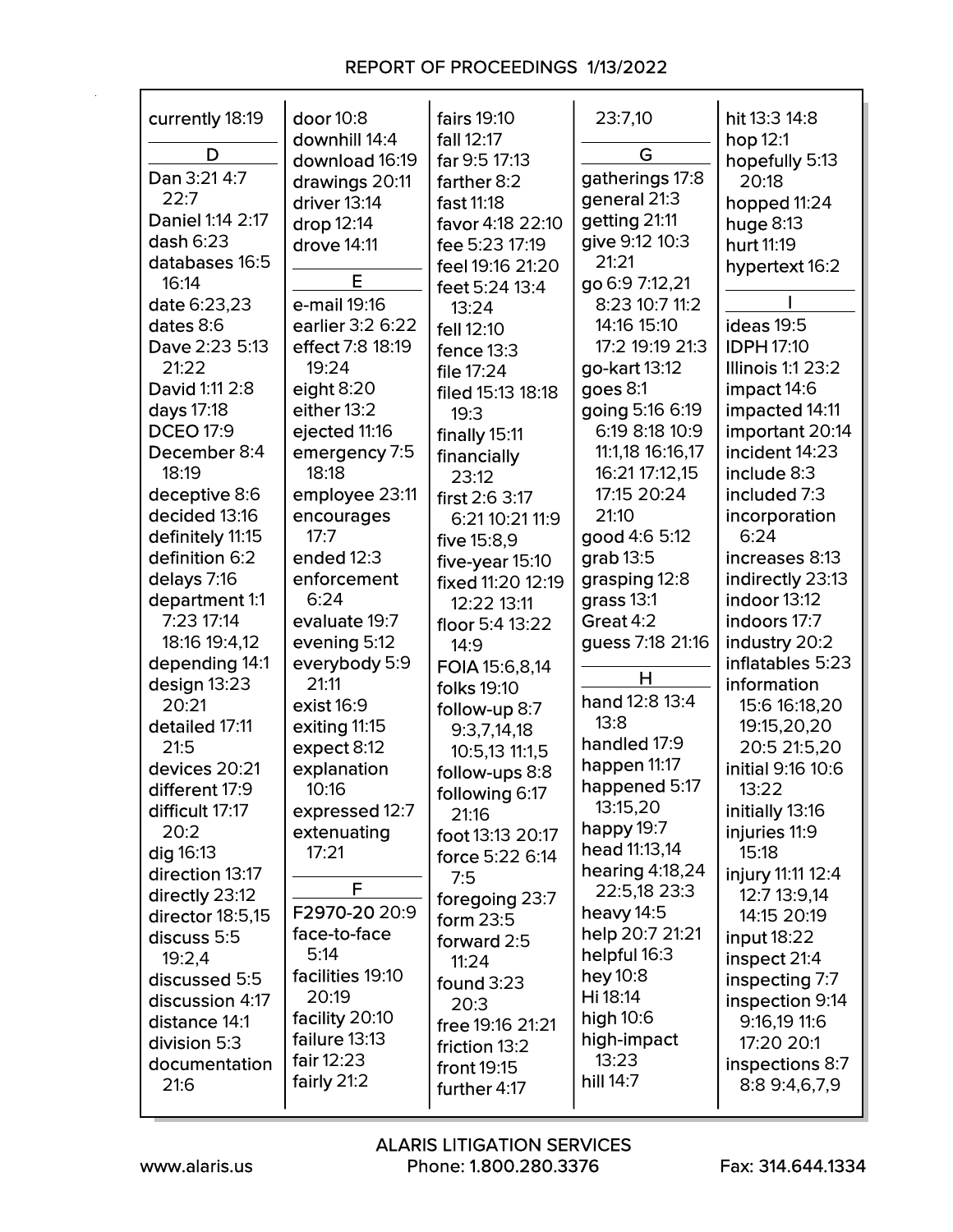| 9:11 10:5,6,12          | laceration 11:14  | 9:24 10:11                   | minutes 3:17,19    | 15:22 18:4              |
|-------------------------|-------------------|------------------------------|--------------------|-------------------------|
| 10:14,14 11:2           | lagging 8:11      | looks 22:13                  | 4:11,12,19,19      | 19:18 22:4              |
| inspector 5:8           | landing 11:10     | lose 13:2                    | 5:1                | old 5:2,21 13:14        |
| installed 13:16         | 12:6.7            | lot 9:20 10:21               | mobile 12:10       | 19:19                   |
| interested              | large 5:23 17:7   | 13:3                         | month 11:3         | onboard 21:12           |
| 23:12                   | last-minute       | lucky 14:13                  | months 18:21       | once 10:24              |
| interesting 13:11       | 17:19             |                              | <b>MORGAN 1:23</b> | 12:13,24                |
| 15:19                   | law 7:8           | M                            | 23:1,17            | one-stop-shop           |
| intervals 14:7          | lawsuits 15:13    | main 7:12 16:1               | motion 3:18        | 16:6                    |
| involved 14:14          | leg 12:1 13:13    | maintain 15:24               | 4:10,15 22:6,7     | open 20:12              |
| <b>issue 9:15 11:7</b>  | legislation 19:2  | 20:7                         | move 4:12 19:19    | operate 6:11            |
| 11:16                   | 19:3,5            | majority 15:16               | moved 11:24        | operating 12:12         |
| <b>issued</b> 9:6,10,11 | legislative 18:5  | makeup 8:20                  | 12:16              | 14:22                   |
| 10:12,15                | 18:15             | manager 5:3                  | moving 8:1         | operator 6:6            |
|                         | library 16:9      | mandate 17:7                 |                    | 8:21                    |
| J                       | lift 14:10        | manufacture                  | N                  | operators 6:8,9         |
| January 1:4 2:4         | light $12:4$      | 16:12                        | name 18:14         | 6:15 8:5 16:4           |
| 6:14 7:9.10             | limitations 15:7  | manufacturer                 | names 3:13         | 17:22                   |
| <b>JCAR 6:3</b>         | 15:15             | 13:18,19 14:21               | nay 4:22           |                         |
| Jennings 1:17           | line 4:1,3,3 5:19 | 16:11                        | NDT 15:23 16:19    | Opposed 4:22            |
| $3:1,1,6,7,8$ 4:16      |                   | Mary 2:9,11                  | near 10:2 18:18    | opposite 13:17          |
| 4:16                    | 13:8              | mask 17:6                    | neck 12:19         | order 2:2               |
| Jessica 3:9             | link 7:11 16:1    | mat 12:23,24                 | need 6:10 9:14     | originally 14:4         |
| Joseph 1:15             | 17:10             | 13:3                         | 11:1 21:20         | 21:9                    |
| 2:19                    | linked 7:11       | maximum 20:15                | needs 5:5 16:14    | outside 14:11           |
| jurisdiction 19:11      | links $16:4$      | 20:16                        | never 15:19        | owners 6:9              |
|                         | list 15:23 20:7   | means 23:5                   | new 5:19 7:3       | P                       |
| K                       | listening 22:4    | mechanical                   | 8:8 9:2 10:19      | p.m 1:5 22:19           |
| kids 15:17              | litigation 15:10  | 8:21                         | 16:17 17:3 18:4    | page 4:1,3 7:12         |
| kind 5:17 6:8           | litigations 15:2  | medical 11:11                | 19:20,24           | 16:1                    |
| 7:24 13:11              | little 8:6,11,17  | meet 20:9                    | 20:10              | pain 12:20              |
| 20:5,6                  | 10:1,3 17:16      | meeting $1:2$ 2:1            | newer 17:2         | PAMELA 1:23             |
| Klenik 1:12 2:13        | 18:7 20:1         | 2:6 3:18,19                  | newest 7:6         | 23:1,17                 |
| 2:14                    | Lizzer 4:3        | 4:11,19 5:14                 | non-destructi      | park 1:2 2:3            |
| knee 11:10              | loaded 12:14      | 7:2 8:3 19:21                | 16:23              | 11:20 12:19,22          |
| knew 15:19              | loading 12:11     | 21:19,23 22:6                | November 8:4       | 13:11                   |
| knock 10:8              | location 9:12     | 22:12                        | number 9:3,7       | part 10:22              |
| know 9:5,7              | 13:15             | member 3:14                  | 9:24 10:12         | parties 23:12           |
| 10:24 11:2 15:8         | locations 8:9     | mention 17:15                | numbers 8:12       | patron 8:21             |
| 17:20 19:2,5,8          | 14:20             | mentioned 7:4                |                    | 11:15 20:15,17          |
| 21:4,18                 | locked 12:16      | 16:22                        | $\mathbf O$        | people 5:15,19          |
| Koeppel 18:5,13         | long 21:10        | <b>Michael 1:12,16</b>       | occur 15:4         | 9:20 13:4 21:4          |
| 18:15                   | long-term 6:9     |                              | occurred 15:5      |                         |
|                         | look 7:13 9:6,6   | 2:13,21 15:12<br>Mid-America | October 8:4        | permanent 7:14<br>18:20 |
|                         | 10:13 18:20       | 4:2                          | okay 3:24 4:24     | permit 9:13,16          |
| L4:4                    | looked 14:18      | Mike 8:22 14:24              | 7:18,21 8:16       | 11:718:2                |
| LABOR 1:1               | 21:9              | minors 15:16                 | 10:10,11,16        | permits 8:9             |
|                         | looking 2:5 9:3   |                              |                    |                         |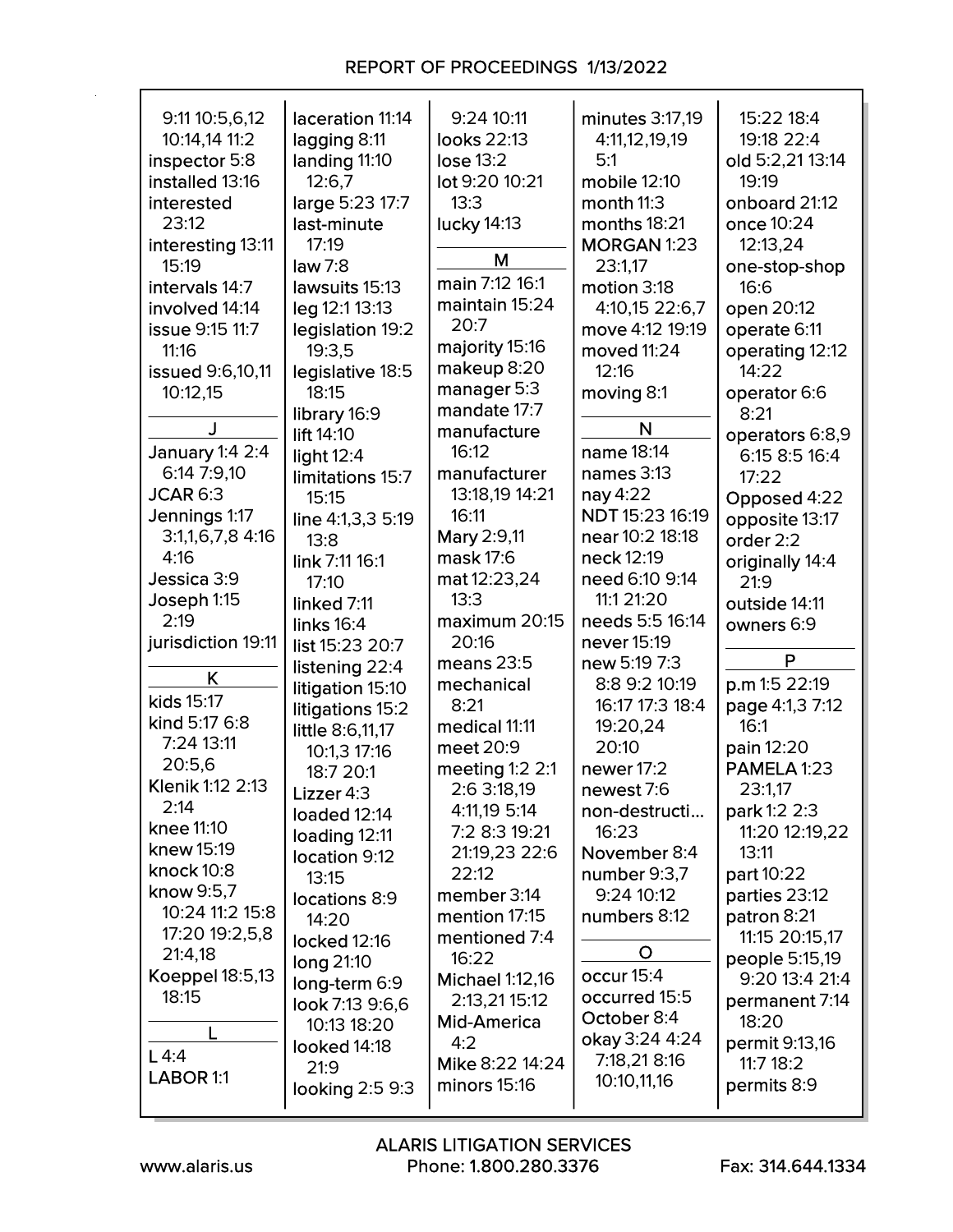| permitted 10:24        | 22:3                    | report 1:7 16:19  | S                     | single 9:15 11:9     |
|------------------------|-------------------------|-------------------|-----------------------|----------------------|
| person 12:7            | pull 20:15              | Reporter 3:12     | S 1:23 23:1,17        | situation 12:2       |
| 22:14                  | put 3:22 16:21          | 23:2              | Safety 1:2 2:3        | slide 6:2,10         |
| personal 15:18         | 21:6                    | reports 7:23      | 3:15                  | 12:23 13:2           |
| personally 2:5         |                         | 8:16 15:1         | saw 21:2              | snapped 14:8         |
| pertains 19:9          | Q                       | request 15:14     | says 4:1 5:2          | somewhat 6:20        |
| phone 3:2              | question 8:24           | 20:4              | Schwabe 1:14          | soon 22:17           |
| physical 6:7           | questions 7:19          | requests 15:6,8   | 2:17,18 3:21,21       | spaced 14:6          |
| pick 8:10,17           | 8:15 15:21              | require 6:5       | 4:1,8 22:7,7          | Sparks 1:13 2:15     |
| picked 10:1            | 16:11,23 17:13          | 19:24             | scrapes 12:12         | 2:16 22:9,9          |
| picks 17:16            | 18:3 19:18              | required 16:18    | search 16:5           | <b>SPEAKERS 5:11</b> |
| Pierce 2:10,12         | 21:15 22:3              | 20:11 21:7        | seat 11:17 12:11      | specific 20:6        |
| 2:15,17,19,21          | quick 5:16 18:12        | requirement       | 12:15,18              | speed 5:20           |
| 2:23 3:1,5,7,9         | 19:23                   | 16:22             | second 4:14,16        | Springfield          |
| 3:11                   | quiet 17:4              | requirements      | 22:8,9                | 22:15                |
| place 16:10            | quite 5:15 9:21         | 20:10             | section 13:1          | square 5:24          |
| platform 12:14         | 17:11                   | response 4:23     | see 5:9 6:11 8:4      | 20:17                |
| 12:16,17               | quorum 3:4              | restrictive 10:7  | 10:13,14 12:21        | stamped 20:11        |
| please 19:16           |                         | resulted 13:13    | 14:2 15:4,6           | stand-offs 13:22     |
| plus 15:16             | R                       | review 5:16 19:3  | 17:18 20:19           | 13:24 14:6,9         |
| point 10:18            | ran 7:15                | 19:23 20:12       | seeing 7:21           | standard 7:20        |
| policies 17:14         | rates 20:19             | reviewing 19:13   | 10:20                 | 20:22,23             |
| portion 14:3,4,5       | <b>ratios 20:16</b>     | ride 3:15 5:7 6:5 | seen 15:13 17:1,3     | 21:10                |
| potential 14:5         | reach $13:4$            | 6:11 9:15 11:15   | sees 19:4             | standards 7:1        |
| potentially 14:1       | real 5:16 16:6          | 11:16,24 12:12    | send 19:6             | 21:1                 |
| practice 20:1          | 18:12                   | 12:13 17:23       | September 3:18        | stands 6:23          |
| prefer 18:23           | really 11:6 12:6        | rides 1:2 2:3     | 3:20 4:11,20          | start $3:4$          |
| <b>Present 2:14,20</b> | 17:1,3                  | 16:12 20:21       | 22:14                 | started 20:24        |
| 2:22,24                | received 12:12          | riding $11:23$    | serious 14:14         | starting 5:9         |
| presentation           | recommenda              | right 3:4,11 5:12 | set 3:13 6:3          | state 5:8 12:23      |
| 5:10 22:1              | 6:2                     | 15:9 17:14 18:4   | 20:11 22:13           | 17:6 18:7 23:2       |
| pretty 8:10 14:13      | recommenda              | 22:16             | settlements 15:1      | state's 17:11        |
| 17:4                   | 20:6                    | right-hand 16:1   | seven 11:3            | statement 17:24      |
| prior 17:18            | record 23:8             | rigid $13:8$      | sheared 14:9          | station 11:22        |
| probably 6:18          | recorded 23:4           | roll 2:10,11 3:14 | short 11:22           | statistics 7:22      |
| 8:19 10:2 11:19        | redesign 14:17          | roller 11:21      | shorter 13:24         | 8:23                 |
| problem 7:15           | Redshaw 1:15            | room 5:15 10:4    | <b>Shorthand 23:1</b> | statute 15:7,15      |
| problems 20:18         | 2:19,20<br>reduced 23:4 | rope $12:8$       | shot 8:1              | stenographic         |
| proceedings 1:7        | Regarding 18:17         | rotation 14:2     | show $8:5$            | 23:4                 |
| 23:9                   | regulated 11:4          | rule 7:8,10,14    | showed 9:23           | step 7:18            |
| process 6:10           | relative 23:11          | rules 6:1,3,19    | side $16:2$           | stopped 11:21        |
| 13:19 21:1             | relay 20:4              | 7:5 16:17,21      | sign 14:21            | 14:12                |
| program 9:18           | remind 17:22            | 18:17,18,20       | significant 7:13      | stricter 17:16       |
| project 6:18           | <b>REMOTELY 1:10</b>    | 19:24             | 7:16 8:10,13          | structure 5:23       |
| propose 18:20          | removed 9:5             | run 13:16 18:4    | 17:20 20:23           | stuck 12:2           |
| proposed 19:8          | repetitive 5:18         | 21:22             | 21:2,13               | subject 14:20        |
| public 21:16           |                         | run-off 12:24     |                       | submit 20:11         |